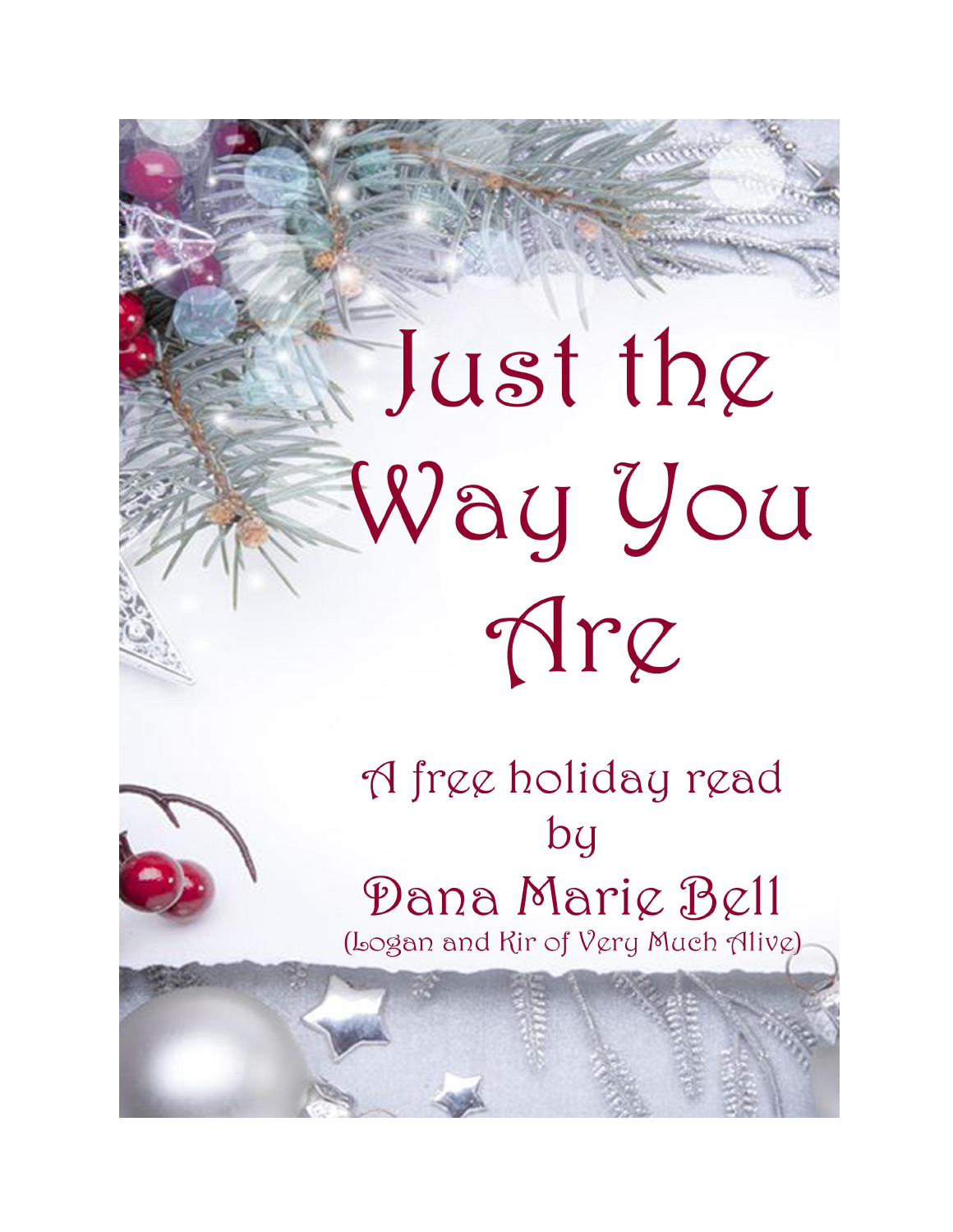## Just the Way You Are

## *Dana Marie Bell*

**eBooks are** *not* **transferable.**

**They cannot be sold, shared or given away as it is an infringement on the copyright of this work.**

This book is a work of fiction. The names, characters, places, and incidents are products of the writer's imagination or have been used fictitiously and are not to be construed as real. Any resemblance to persons, living or dead, actual events, locale or organizations is entirely coincidental.

Just the Way You Are Copyright © 2011 by Dana Marie Bell Cover by Dana Marie Bell

All Rights Are Reserved. No part of this book may be used or reproduced in any manner whatsoever without written permission, except in the case of brief quotations embodied in critical articles and reviews.

First electronic publication: December 2011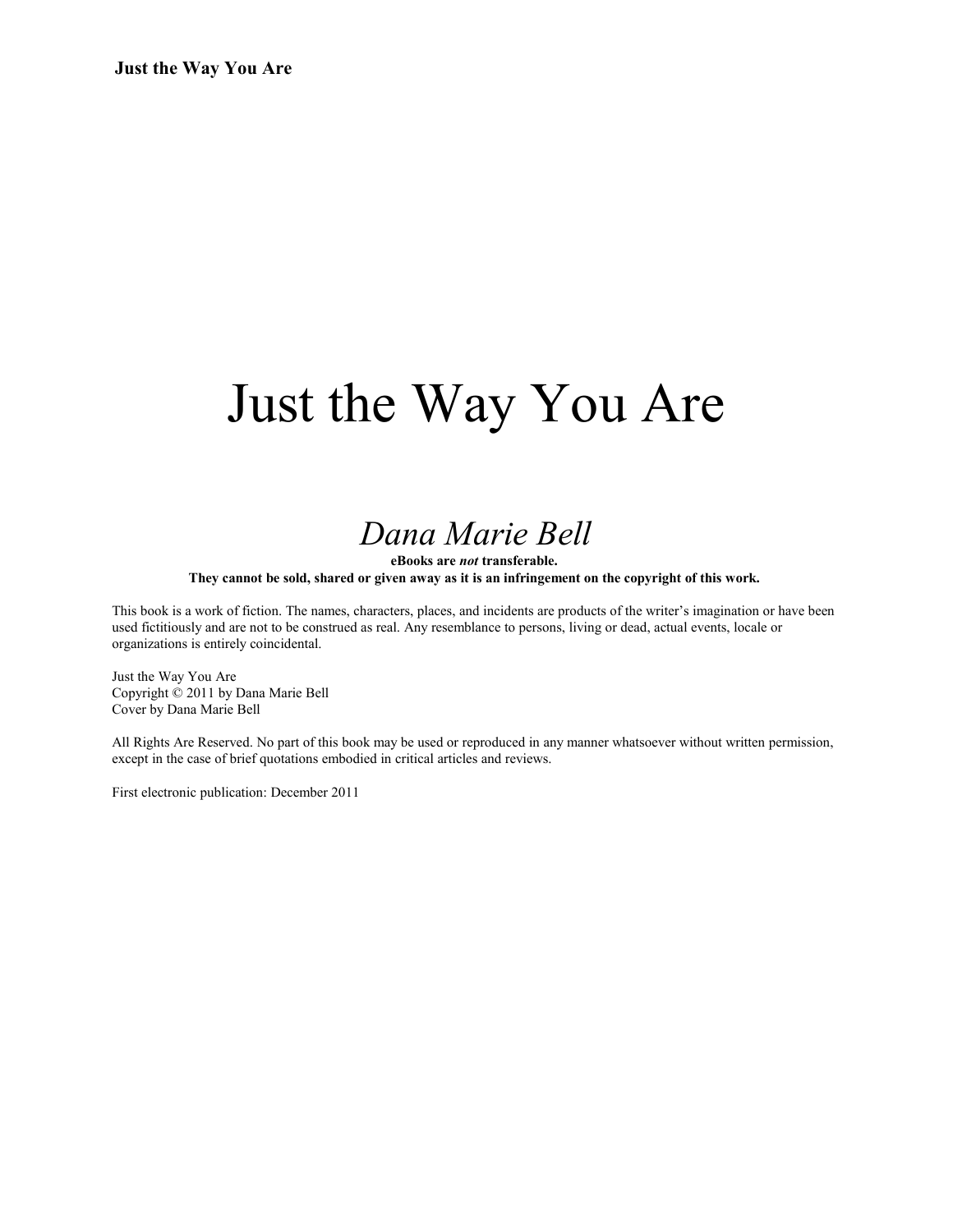## Dedication

To Dusty, who loves me just the way I am.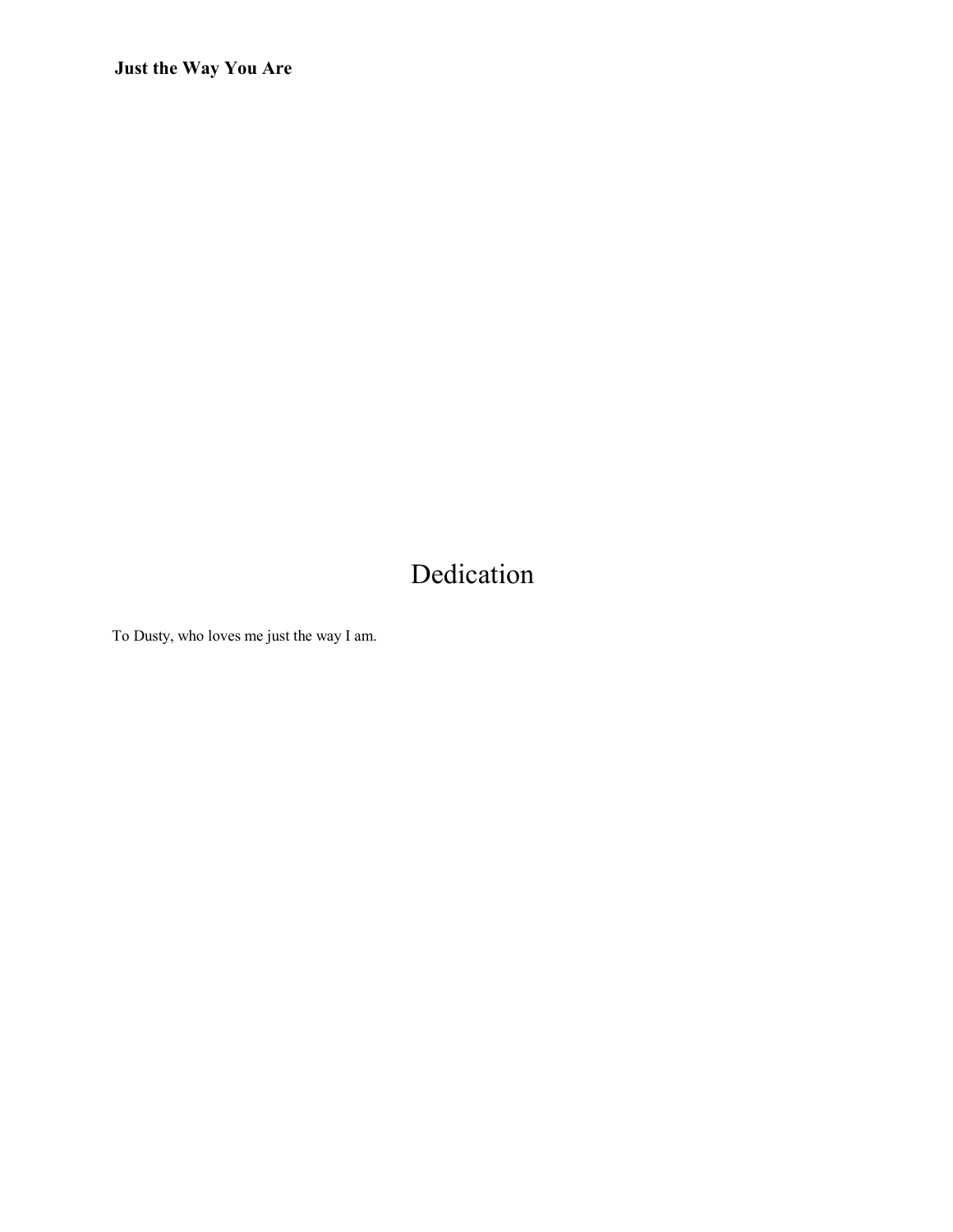#### **Prologue**

"Why is there a symbol of a non-Aesir god stinking up my living room?"

Kir stifled a laugh at the disgruntled tone of his lover. He placed another ball on the tree and decided to let Jordan handle this one. He'd already heard the explanation once and wasn't certain he could explain it nearly as well as she could.

"It's a Chrishanukyule tree." Jordan hummed a happy holiday tune and threw tinsel at her brother, Jeff, whose fingers were in the cookie jar, literally. "Stop that! Those are for later."

Jeff grumbled but put the lid back on the jar. "You are no fun anymore."

"Do I have to call mom?"

Jeff shuddered and put his hands up in the air. "Uncle!"

"I thought so." With a satisfied nod Jordan turned back to the tree.

Fenris was watching everything with a bemused smile. He'd heard the explanation, too,

and from the look on his face it made no more sense to him now than it had then.

"What did you call the tree?"

Kir began to laugh. Only Jordan could get that degree of confusion from Logan, and that was saying something. As the Norse god of trickery, it was hard to muddle him.

"Knock it off, Blondie." Logan's arms wrapped around him, a loving embrace he never tired of even after all these centuries. "It's not *that* funny."

"Wait for it." He pressed a kiss against Logan's cheek, the stubble there such a contrast from Jordan's smooth, soft skin.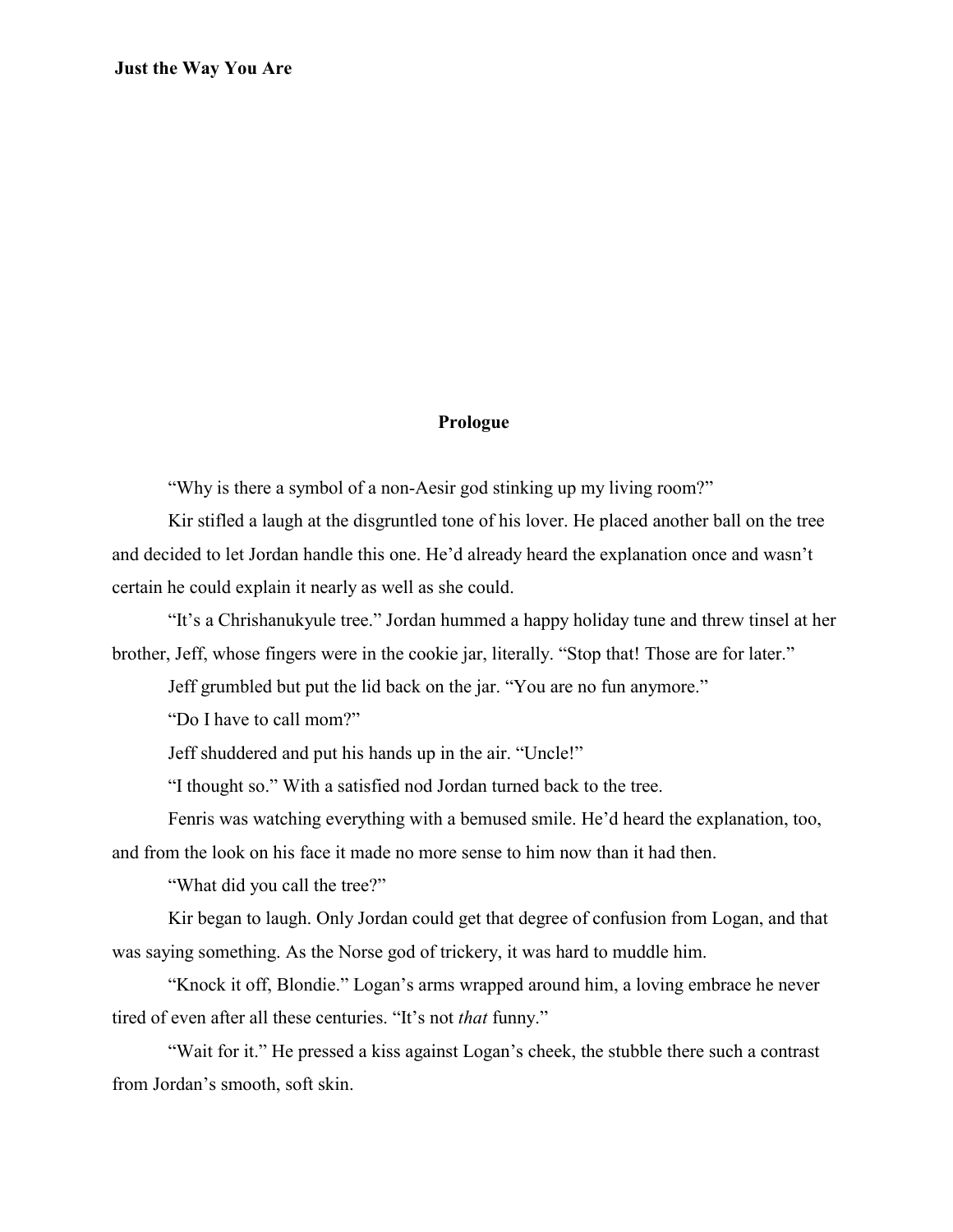Jordan smiled softly. "It's a Chrishanukyule tree."

One of Logan's dark brows rose. "Which is, exactly?"

"A Christmas-Chanukah-Yule tree. See?" She pointed to tiny menorahs turned into decorations, along with traditional Christmas balls and pineapples.

"Pineapples?" Logan flicked a finger at one of the golden ornaments, Kir still cradled in his arms.

"Don't ask." Kir started laughing again. "*Please* don't ask."

"Yeah, she might be forced to tell you." Jeff picked up a handful of popcorn and began munching happily.

The front door slammed open. "Do not tell me you started decorating the tree without me."

Kir watched as his sister-in-law, Jamie, stomped into the room, her bright red curls bouncing around her pixie face. The scowl on her face would send a major-general running. Behind her came Travis, her fiancé, who watched her like a hawk. Jamie had fully recovered from her ordeal with Grimm, but that didn't stop the god of justice from keeping a very close eye on her.

Jeff hid behind Fenris, making the werewolf laugh out loud, a rich sound that had Logan tightening his hold on Kir from sheer happiness. Logan was still getting over having his son out of the horrible prison Grimm had thrown him in, but both Logan and Fenris were adjusting nicely.

"You are so brave, *elskede*." Fen tugged on one of Jeff's curls, wrapping the bouncy strand around his finger with a satisfied expression.

"Ugh. That's it. I'm cutting it off again." After being claimed by his werewolf lover, Jeff's curls had grown at an alarming rate. It was now much longer than his sister's, reaching the top of his ass. Every time he tried to cut it short it grew back overnight, much to Jeff's disgust and Fenris's delight.

Jamie tilted her head and studied Jordan's Chrishanukyule tree. "Why the hell are there pineapples on the tree?"

Kir was laughing so hard he couldn't hear Jordan's quick explanation.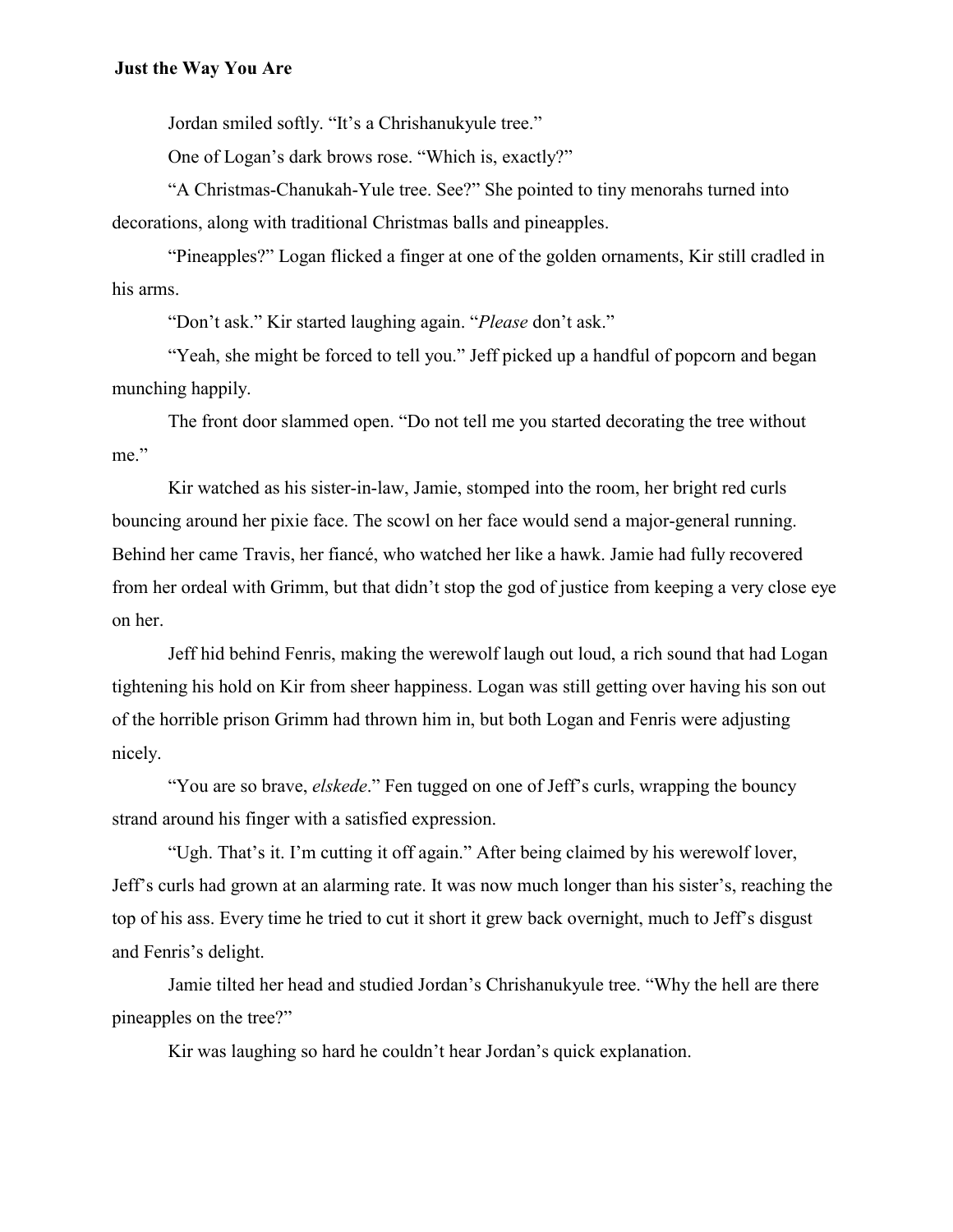"You are *so* weird." Jamie filched a cookie and ran behind Travis before Jordan could get to her. Of course, as pregnant as Jordan was, she wasn't moving very fast these days.

"Having fun?" Logan's breath tickled his ear as his lover rocked him in his arms.

"More than I thought I would." He grinned up at Logan. As much as he loved Logan, he adored having their crazy family around him.

"More than our first Christmas?"

Kir snuggled close, Logan's warmth enveloping him. "Not even close."

"What are you two whispering about over here?" Jordan joined them, touching Kir's cheek, pressing her hand to Logan's arm.

Kir pulled her into his arms, not surprised when she didn't remove her hand from Logan. The three loved to snuggle together, tangled in a pile, touching each other always. "Logan's second best present to me."

"Oh?" She leaned back to shoot Logan a look. "Do tell."

Logan was shaking his head. "I'd say it was Kir's second best present to me."

Kir rolled his eyes. Logan always said that, and Kir always disagreed.

"Now I'm intrigued."

Kir stared at the tree, fascinated by the bright lights. He loved this time of year, even if his powers were at their weakest. It always reminded him of their stay in the City of Lights, and the day he'd convinced Logan how much he really loved him. "Once upon a time, there was a beautiful dark-haired woman..."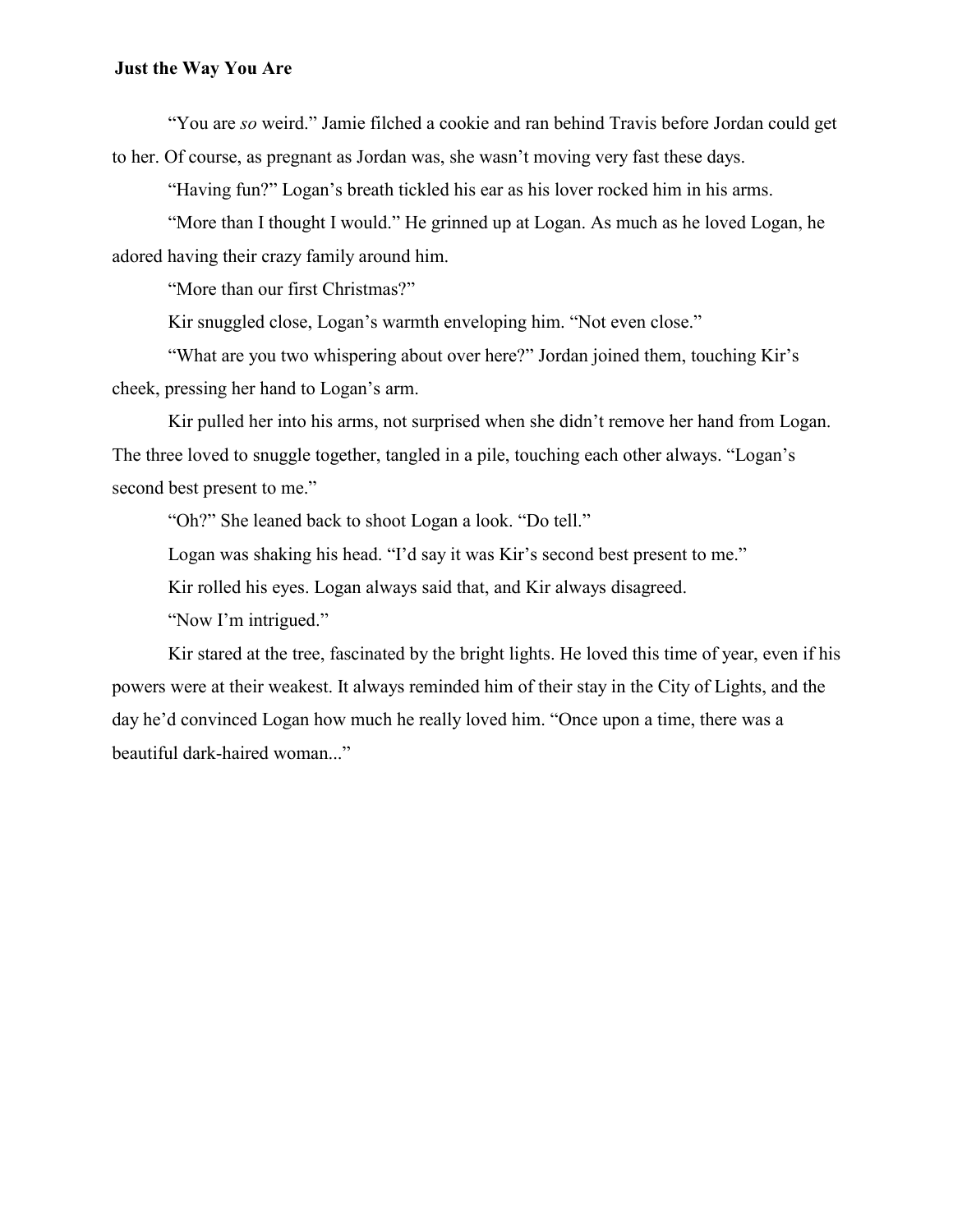#### **Chapter 1**

Lorelei winced as the door to the tavern slammed open. The blond man who entered was in a foul mood, a mood Lori was becoming more and more acquainted with the longer they stayed in France. It was time to move on, but she'd been putting it off. She'd grown ridiculously fond of the little home they shared, the knick-knacks they'd bought together, the lace doilies she'd learned to make. She couldn't blame Lucien one little bit for his growing aggravation.

Her lover was growing impatient with her desire to hold onto a past that put them both in danger.

"Ho, Lorelei! A mug, if you please." Lucien took a seat at the table and winked at her. "How's my girl?"

"Better than you, you grumpy old sod." Lorelei carried Lucien his pint. She damn near winced at the tired expression on her lover's face. "You've been working too hard, *mon ange*."

Lucien grinned up at her, but it was a shadow of his former glory. "The tiles won't set themselves, *mon amour*."

Lorelei winced. Lucien's hands were dark with ink, his complexion pale. His glorious blond hair was tied back with a simple ribbon. There was a splotch of ink on his forehead she knew it would take days to get rid of.

He was so beautiful her heart hurt.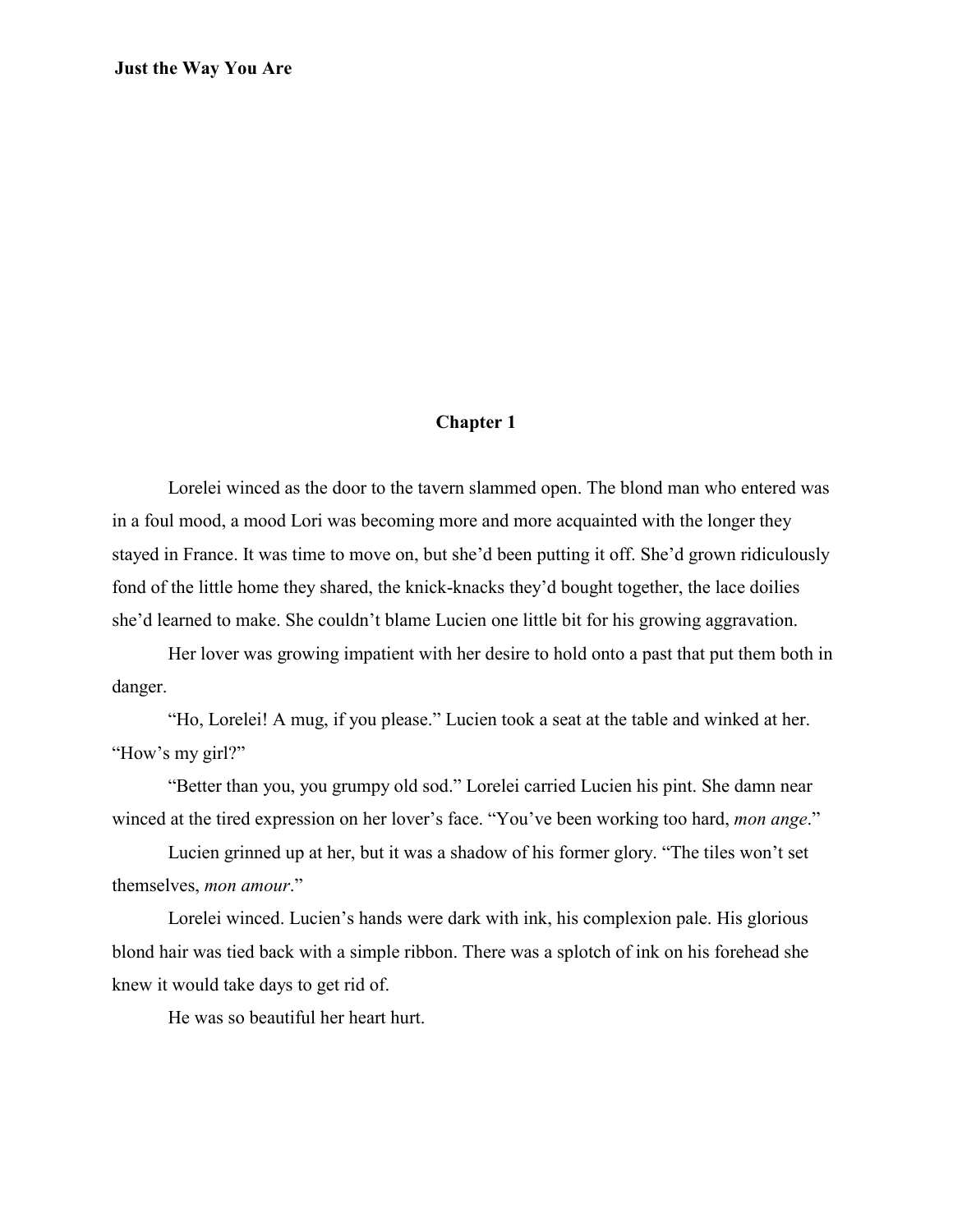He picked up her hand and kissed the back of it. Lorelei suppressed a shiver. It never failed to amaze her that someone as special as Lucien had chosen her to spend his life with. "When are you coming home, *mon amour*?"

"Soon, *mon cher*." Lorelei allowed herself one simple touch to his cheek before racing off to deal with another customer. She'd been warned about showing favoritism, even to her lover. She couldn't afford to lose this job, not yet. They'd need the funds if they were to leave. Running with money was much better than running without. And if Lucien was getting anxious to move on, then it was more than time to do so.

Damn it. She should have listened to her instincts and run a year ago, but the allure of Paris hadn't worn off, not by a long shot. Lorelei loved living in the City of Lights, and her lover did, too. That should never have stopped her from her primary goal. Lucien's life was worth more than all the sparkling lights and tinkling laughter of the Parisians.

Lucien lifted his tankard. "Another, *s'il vous plaît*."

His wan smile sent Lorelei's heart to her feet. Something had been bothering Lucien for some time, something he refused to share with her. Every now and then she saw him watching her with such sorrow she feared for his sanity. Was the loss of his family weighing heavily on his heart? He'd given up so much to be with her. Despite his protests, there were nights when he'd sit and stare at the fire, refusing to speak to her for hours on end.

Perhaps he would be better off without her, but she was selfish. She was long past the point where she could exist without him.

She grimaced as yet another fat man patted her bottom, hoping her lover ignored the greasy fish merchant. If Lucien lost it—

Thunder rattled the tavern's shutters, startling the patrons. Lorelei flashed a glare toward her lover, only to find Lucien's head bowed over his tankard.

#### *Merde.*

"Oy, Lorelei! Your shift's over, girl. Better head home before that storm breaks."

"*Merci,* Maurice." Lorelei sauntered over to Lucien, her hips swaying enticingly, still putting on a show for the patrons. She made sure that her smile was just for Lucien, hoping to soothe his possessive streak.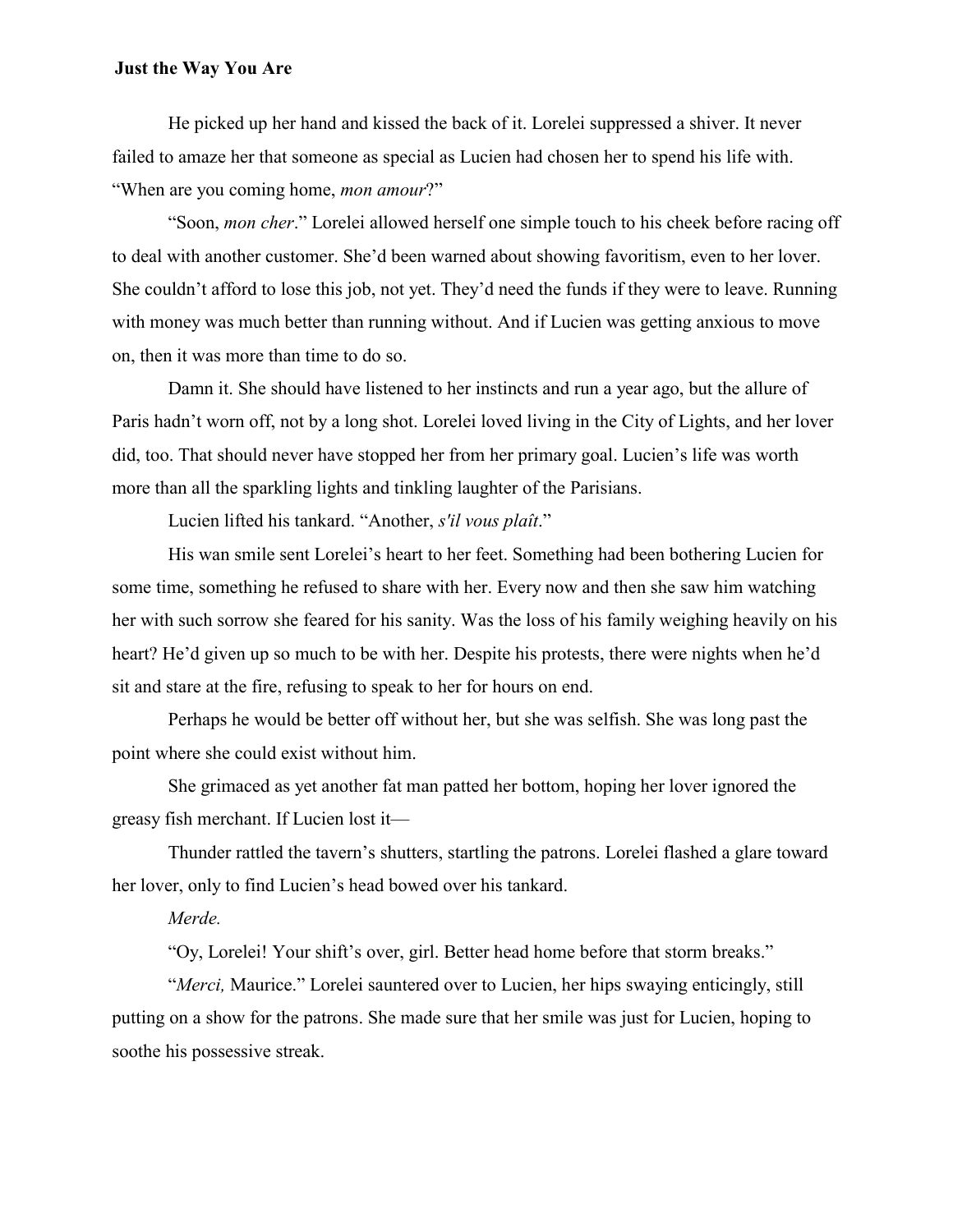It didn't work. Lightning flashed outside the windows. If Lucien didn't calm down soon things would be bad.

"I'm ready, *mon cœur*."

His golden head nodded once, but he didn't look up at her. He stood and held out his hand. "Let's leave."

She had the feeling he wasn't just talking about the tavern.

Lucien took a deep breath and tried to calm the raging storm inside him. Someone had touched what was his, and it drove him insane. *No one* should touch Lorelei. She had suffered more than anyone should ever have to, and if it meant Lucien's life he'd see to it she never hurt again.

Sometimes he couldn't miss the sadness in her gaze, the longing for something she was denying herself. Lorelei never complained, never wavered from her belief that what she was doing was right, but still. If only he could find a way to ease her pain, to show her what she truly mean to him.

"'Tis chilly tonight, *mon amor*."

Lucien nodded. "It is, indeed."

Lorelei took a deep breath. "We need to run, don't we?"

"*Oui.*" He'd sensed a powerful presence in the city recently. Their time in Paris had run out. Perhaps he'd persuade his lover to visit somewhere warm, like Mexico or the Bahamas. He'd always been partial to water, but Lorelei would object to being on an island. She would swear, and rightly so, that she couldn't adequately protect him surrounded by water on all sides. With her unique handicap she wouldn't be able to get them off the island if something were to happen.

A shape shifter who couldn't fly. Who would have guessed at such a thing?

Lorelei yanked on his hand so fiercely he almost lost his balance. "Mistletoe."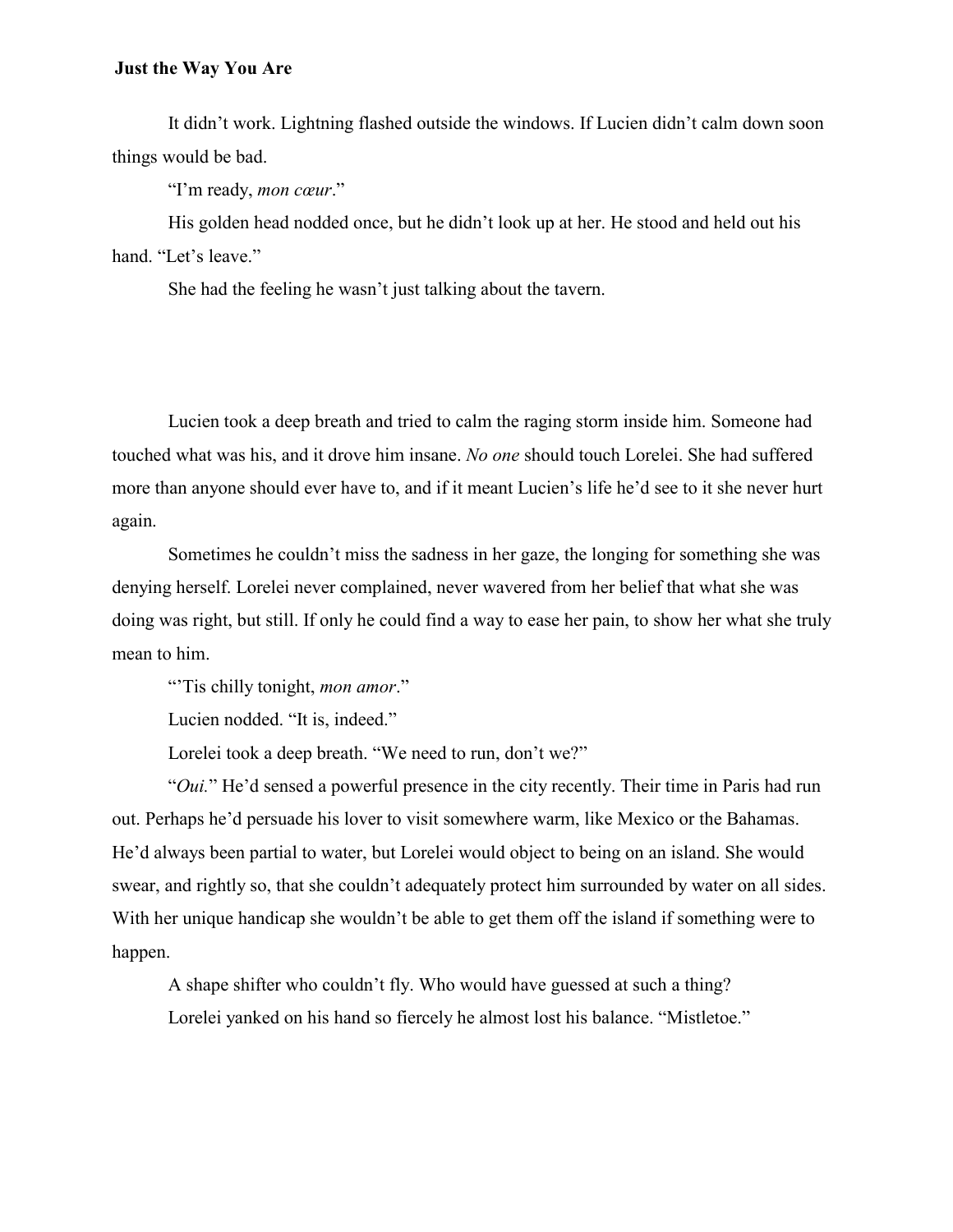Ah. No need for an explanation, then. Lorelei scowled fiercely at the small branch with its white berries, safely tucked away behind the store's thick glass window. Lucien couldn't find it in himself to hate the small plant. It wasn't its fault his father was insane.

"We're here, *mon ange*."

Lucien pulled the key from his pocket and opened the door. "You go in. I need to run a quick errand."

" $But$ "

Lucien placed his hand on Lorelei's lips. While his work was tiring, hers was back-breaking. "Bathe. Rest. I'll be quick, I swear."

"Take me with you." The fear on her face was almost more than he could bear.

"I'll be safe, I swear it." There hadn't been an attempt on his life since Cairo ten... no, fifteen years ago. It should be safe enough.

"If they've found us, you'll need me."

"Shh. Trust me, *s'il vous plaît*."

She took his hand and kissed the palm. "No one else, *mon ange*."

"*Je t'aime.*" More than ever, Lorelei was his love.

She kissed him, warming him from the inside out. His passionate, fiery lover. She'd never understand how much he truly needed her. "*Je t'aime, mon ange.*" She grinned at him, that devil's smile that had won his heart. "Don't be long. It's our last night in the city of lovers, *non*?" She turned from him in a grand swirl of skirts, only to trip at the last second. She caught herself on the hall table, ignoring his hearty laughter. "*Jupes stupide*!" She glared at him over her shoulder, fire dancing in her amber eyes. She straightened her skirts with an impatient huff. "Go, already."

He left, still chuckling. She'd been cursing her skirts since the ninth century. He doubted she'd stop any time soon. She hated the bloody things.

He stilled. Could that be the problem, the source of her never-ending sorrow? Lucien walked slowly toward his destination, his mind whirling.

Yes, it would make sense. To deny such an important part of her for his sake, he could see how it would cause her pain. She'd chosen to present herself as female for centuries now. As Baldur could not change form, they had decided it was safer to travel as man and wife. No one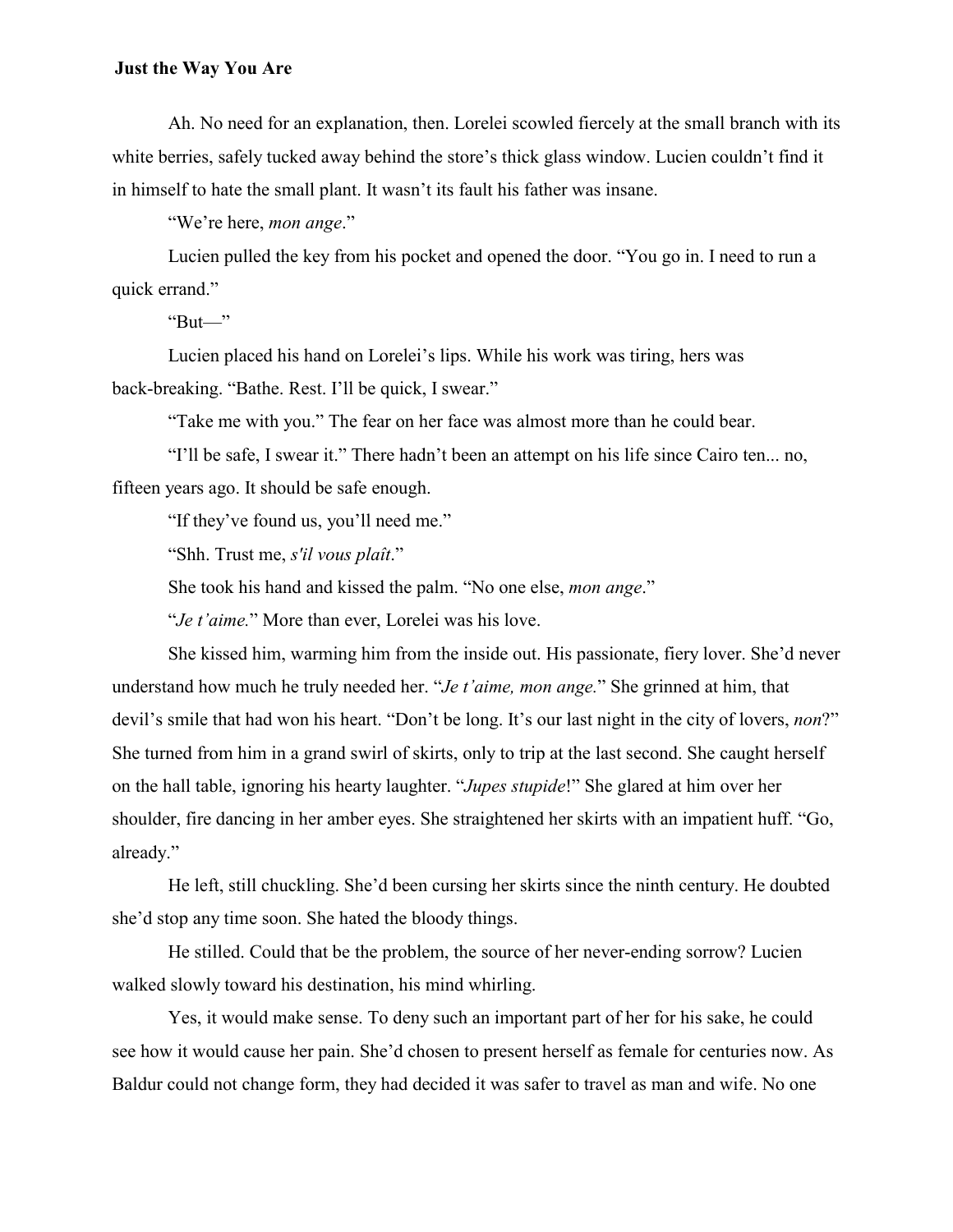questioned a married couple. He'd easily agreed to Loki's ruse, choosing to hide in plain sight. It was rare that he got to see his lover in his true form. If caught, Loki would transform as soon as he saw Baldur, becoming the female he'd chosen to present himself as. He'd been Chiaki, outcast wife of a *gaijin*; Lotte, Rolf's buxom, blonde german *haus frau*; Aideen, his fiery Irish lass; and most recently Jyotika, Sir Conrad's doe-eyed, dark-haired Indian mistress. There had been many more over the years, but there was no form Loki wore that Baldur did not want with a ferocity that scared him.

When was the last time he'd seen his lover's sculpted chest, his thick manhood? They'd made love so many times over the centuries, hard flesh to soft, it was sometimes difficult to remember Loki was, in fact, male.

Come to think of it, they'd never made love when Loki was male.

#### *Merde. Fils de pute.*

No wonder his lover was upset. He was denying himself, and in doing so depriving them both of the joy of Baldur making love to Loki. He'd adored Chiaki, Lotte, Aideen and Jyotika, but didn't Loki know that the one Baldur loved was himself, no matter what form he wore?

If not, the fault lay with him. Baldur would have to see to it that Loki understood how much Baldur wanted him.

*Him*, just the way he was.

Lorelei heated the water, eager to wash off the greasy feel of the tavern. Sometimes she wished they'd chosen to live as rich merchants or minor lords, but if they lived those lives all of the time it would make finding them that much easier. None of the Old Man's lackeys would think to look for the heir to his throne living like a common laborer.

Washing away the feel of unwanted touches was worth keeping Baldur out of Odin's clutches. *Anything* was worth it.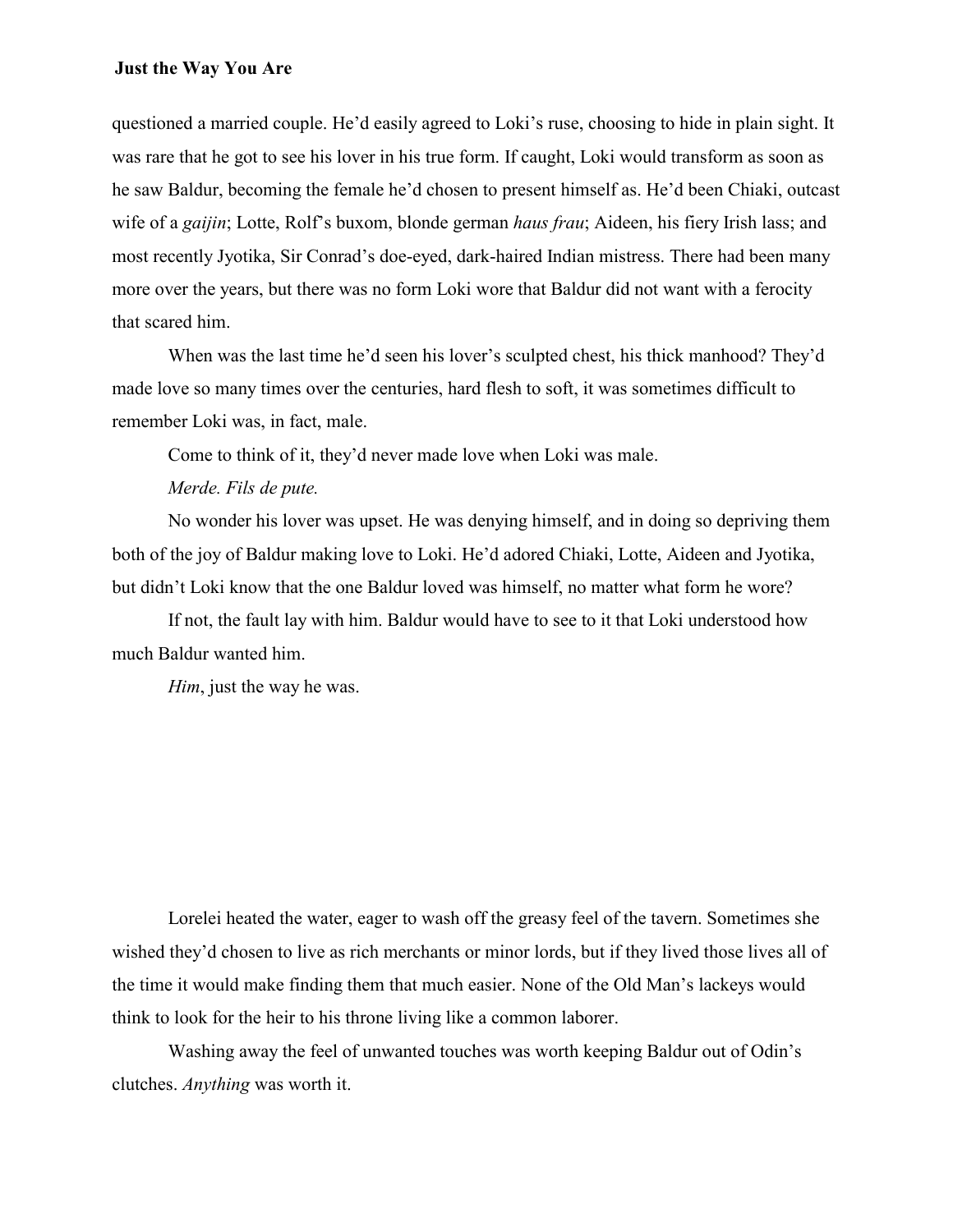Well. Almost anything. One of Sir Conrad's cronies had once attempted to force himself on Jyotika, a thing that she would not allow. The "friend" had disappeared for weeks, only to have his body wash ashore sometime later, bloated and half eaten by fish. It was a fitting end to a disgusting little man, but the ensuing scandal ended their time in India.

Once the water was heated, Lorelei disrobed, setting aside her skirts. If she knew Lucien, her lover was even now purchasing travelling clothes. She wondered where they'd wind up this time. America? Egypt? Russia?

If it was up to Loki they'd head for America. The fledgling country had grown and was ripe with opportunities and places to hide. If Odin looked for them there he'd be in for a rude awakening.

*Does mistletoe even grow in the New World?* She shook the thought off. Now wasn't the time to dwell on her lover, alone in a city rife with the stuff. If she did, she would be out the door and chasing him down.

Lorelei glanced around, making sure all of the windows were covered. Their home was small, barely two rooms. She couldn't afford to be seen in her transformed state. She made it a point to become male at least once a week. They'd agreed long ago that a pregnancy while on the run was not an option, so transforming took care of any possibilities.

Lorelei hated it. She wanted children, yearned for what she'd lost so long ago. Even the quick visits to her children, stuck in their prisons, didn't satisfy her. She wanted them *free*.

She wanted her family.

Taking a deep breath, Lorelei shimmered. Black locks shortened and took on a dark red hue. Blue eyes turned a foxy brown. His breasts sank into his chest, while his cock grew. He shot up a foot from Lorelei's petite frame to his larger, warrior's build. Loki shook his dark red hair out of his eyes and sighed. "Better hurry." He damn near jumped at the sound of his voice. He'd gotten used to Lorelei's sweet soprano, not Loki's deep rumble.

He stepped into the tub, determined to wash quickly. Lucien wouldn't take long at his task. Loki needed to be done before his lover returned.

His lover. Gods above, how had that happened?

Not that he was complaining. Baldur had slipped into his life, his bed and his heart, and Loki would never let him go. If that meant existing as a woman, being pinched, poked, and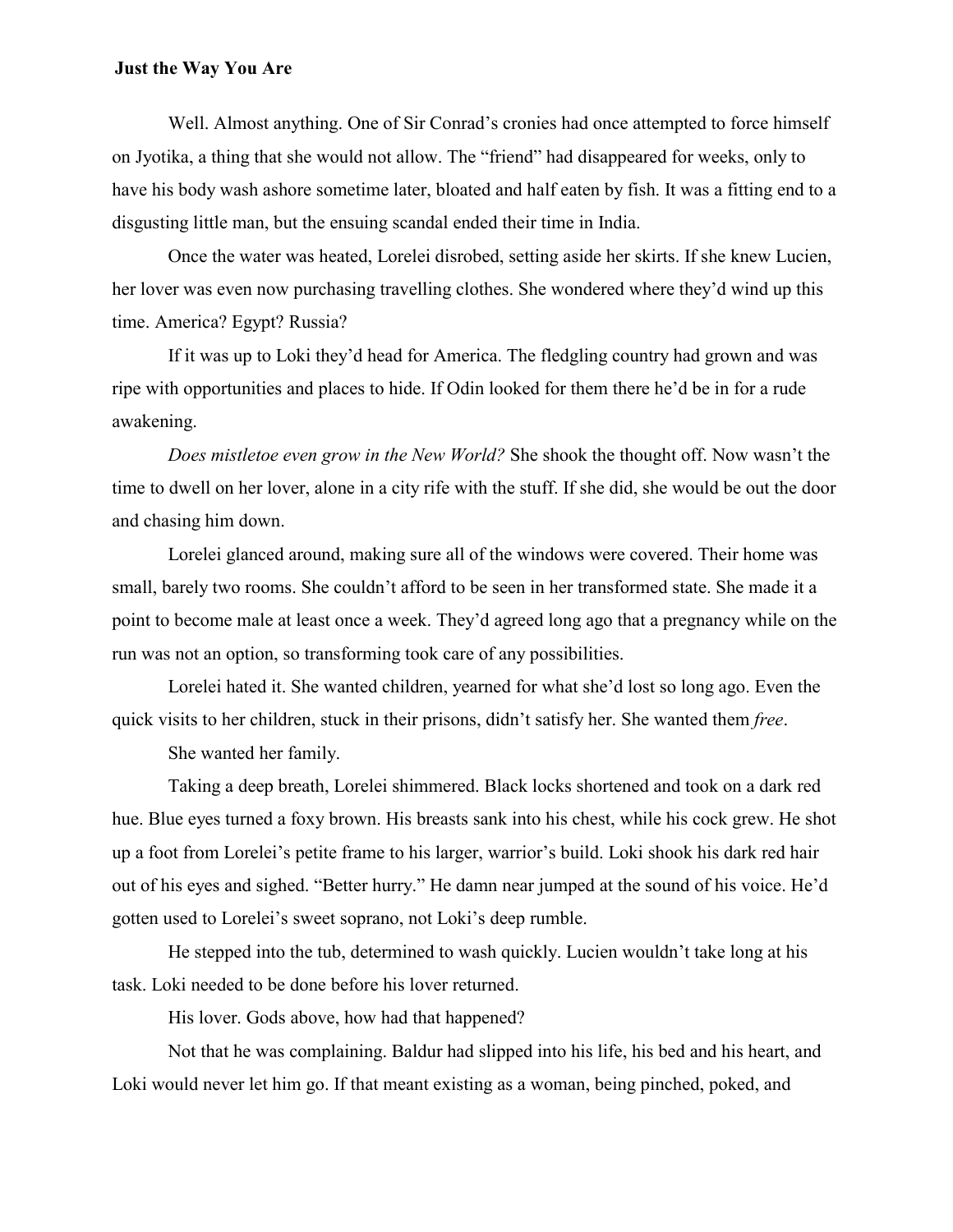prodded, running from insane witch hunters, would-be rapists and whoremongers, so be it. Perhaps, someday, he'd forget altogether that he'd ever been a man. Each day he could feel that part of him slipping further and further away. Soon, there would be nothing but the woman left.

Loki thought of his lover, his best friend. Baldur had never been with a man, this he knew without a shadow of a doubt. To keep his love, he'd be a female for the rest of eternity and beyond.

He stared down at his cock and smiled wryly. *It's worth it.*

He washed his hair, so much easier to dry in this form. He'd use his flame and be dry and naked, waiting for his lover to return. They'd make love as Lucien and Lorelei one last time, christening this Christmas Eve with their own loving rite before running once more on the morrow.

Just as he rinsed the last of the soap from his hair, the door slammed open. Freezing cold blew into the room. Loki froze, in more ways than one.

"Tis freezing out, *mon amor*." The door slammed shut and Loki was Lorelei, dark hair dripping, water beaded on her breasts.

"Welcome home, *mon ange.*"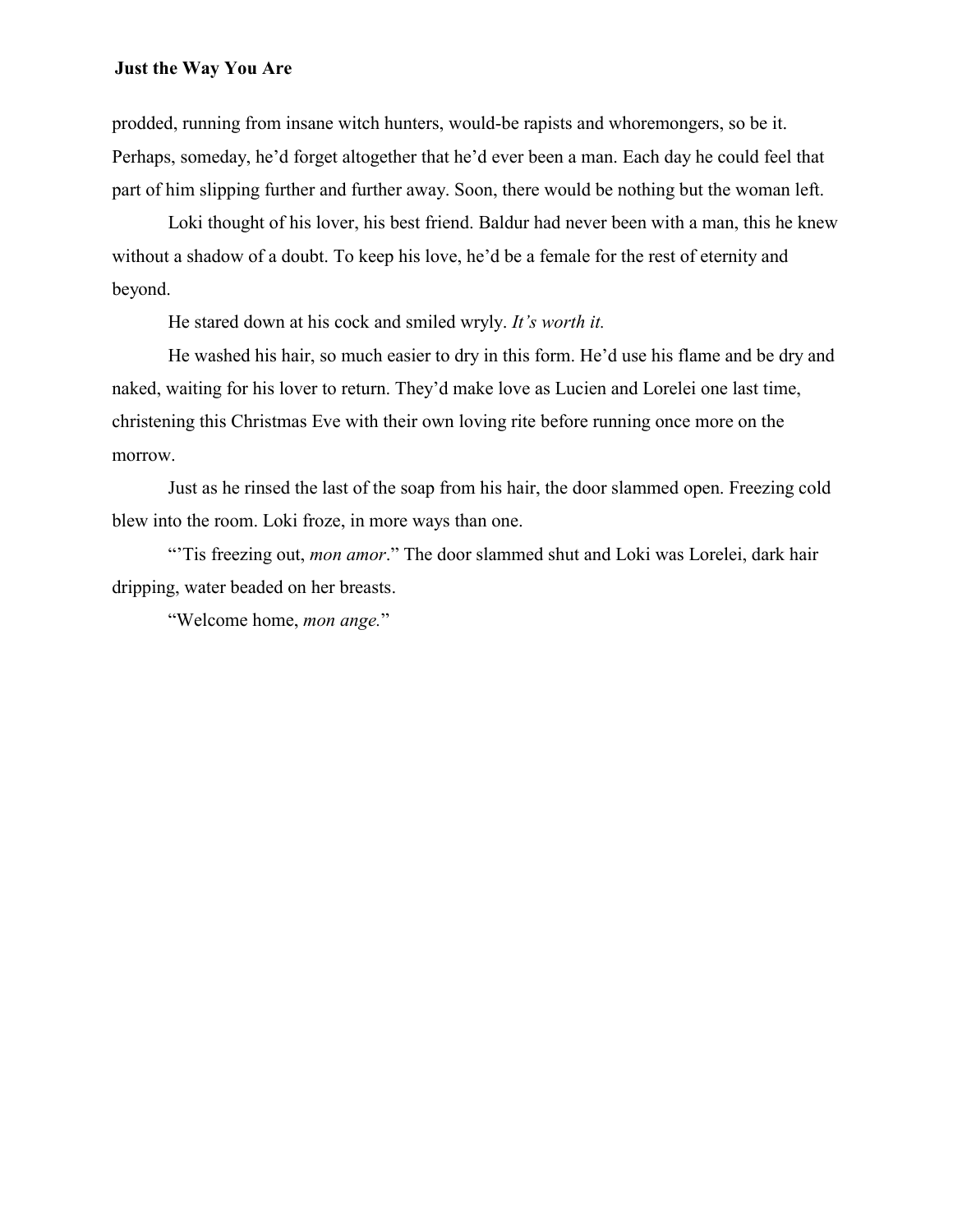#### **Chapter 2**

Lucien sighed wearily. Loki had transformed so quickly all he'd caught was a flash of red hair, a gleam of water on a firm, masculine ass. Now wide blue eyes gleamed at him with wicked intent, and it wasn't enough. It would never be enough, not until he had all of Loki. "Here." He tossed the package at his lover and removed his worn coat.

Lorelei's tinkling laughter washed over him. "Not even a *Joyeux Noël*?"

He glanced over as he hung his coat. "Open it before you ask me that."

Lorelei frowned. She put the package down and stepped out of the tub. "Should I be dressed for this, *mon ange*?"

Lucien shook his head. "Perhaps it would be best if you were not."

The mischievous twinkle was back in her eye. Lucien found himself wishing for Loki's warm, fiery brown rather than Lorelei's crystal blue. "I think I like it already."

Lucien smiled. He hoped so.

Lorelei dried herself off, paying particular attention to her breasts and the juncture of her thighs, tempting him with flashes of creamy flesh.

At any other time Lucien would have taken her up on her offer, but not tonight. He didn't want soft breasts and arms. For the first time he admitted to himself he wanted a hard chest and strong arms. He didn't want a woman's wet quim. He wanted that firm ass he'd barely caught a glimpse of, a taste of the hard cock he could barely remember.

Tonight, he wanted the truth. They could play with the fantasy another night.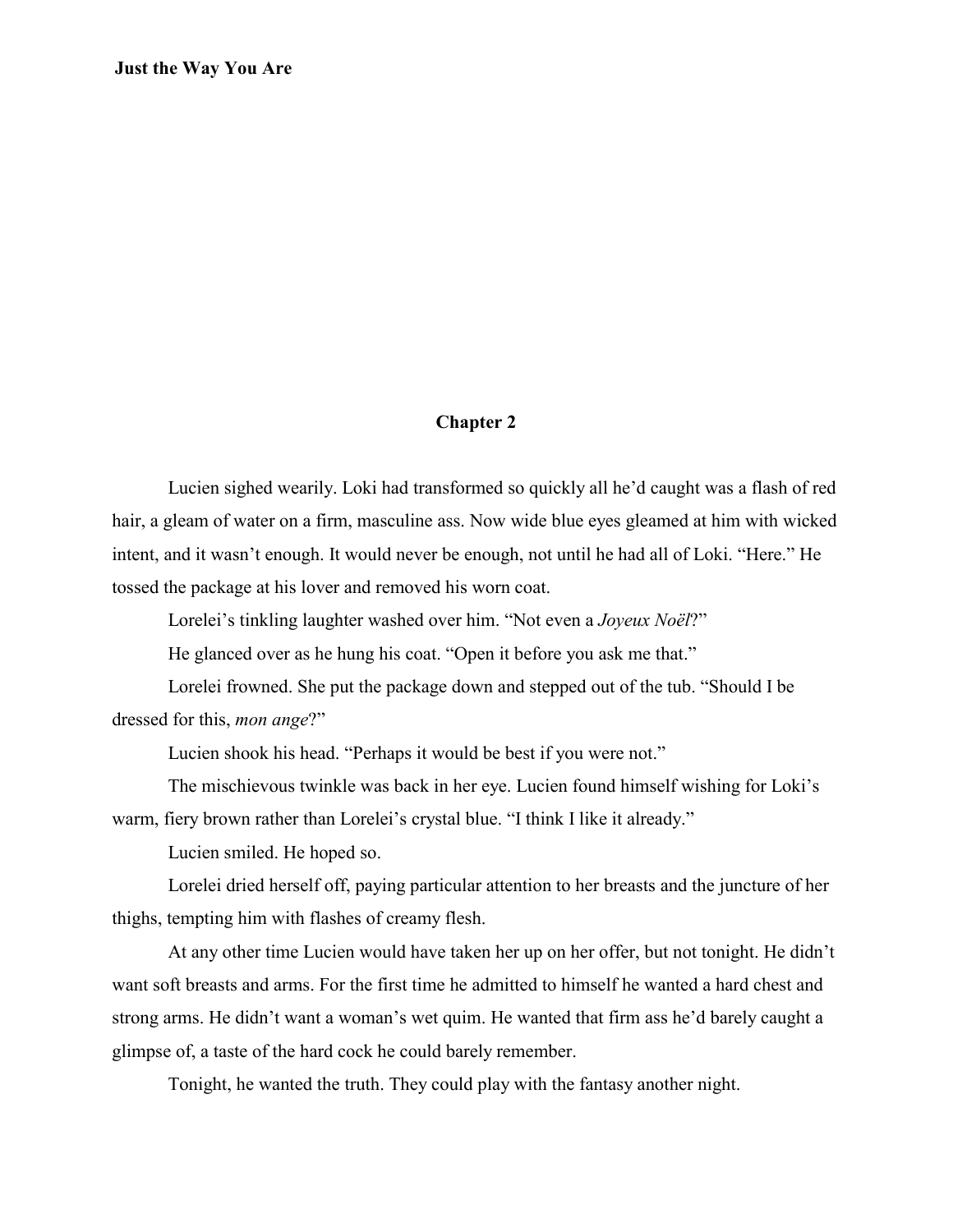Lorelei was frowning by the time she finished drying off. "Is everything all right?"

"More than." He gestured towards the brown wrapped package. "Open it."

Lorelei dropped the towel, comfortable with her nudity. "Now you're making me nervous."

Lucien winced. That hadn't been his intention. "*Jeg elsker deg,* Loki."

Lorelei froze. They'd said it only in French since arriving in Paris five years ago. No matter where they lived or what language they spoke, it was an unspoken rule that they only said it in the tongue of the country they were in. They had never broken that rule.

Until now.

Lorelei's eyes were wet and wild. Her hands clutched the brown package, little flames flickering along her skin. His warrior was ready to do battle. "They've found us, haven't they?"

"No." Lucien crossed to her and took her into his arms. "No, *bébé*. We're still safe."

"Then what—"

"Open the package."

"Lucien?"

He stepped back, releasing her. "Open it." Still she hesitated. "For me."

Lorelei tore into the package, terrified out of her wits. Lucien was acting far too strangely. Had Odin gotten to him? Had he eaten or drunk anything with apple in it in recent memory? Gods, could Odin have somehow slipped something into the tavern's ale without Lorelei's knowledge?

She was so nervous the cloth dropped out of the package. She bent down and picked up... "What is this?"

"A gift. Wear them for me."

Her brows rose. "*Mon ange,* women don't wear trousers."

"No. They don't."

Lorelie frowned. What was going on? "I don't understand."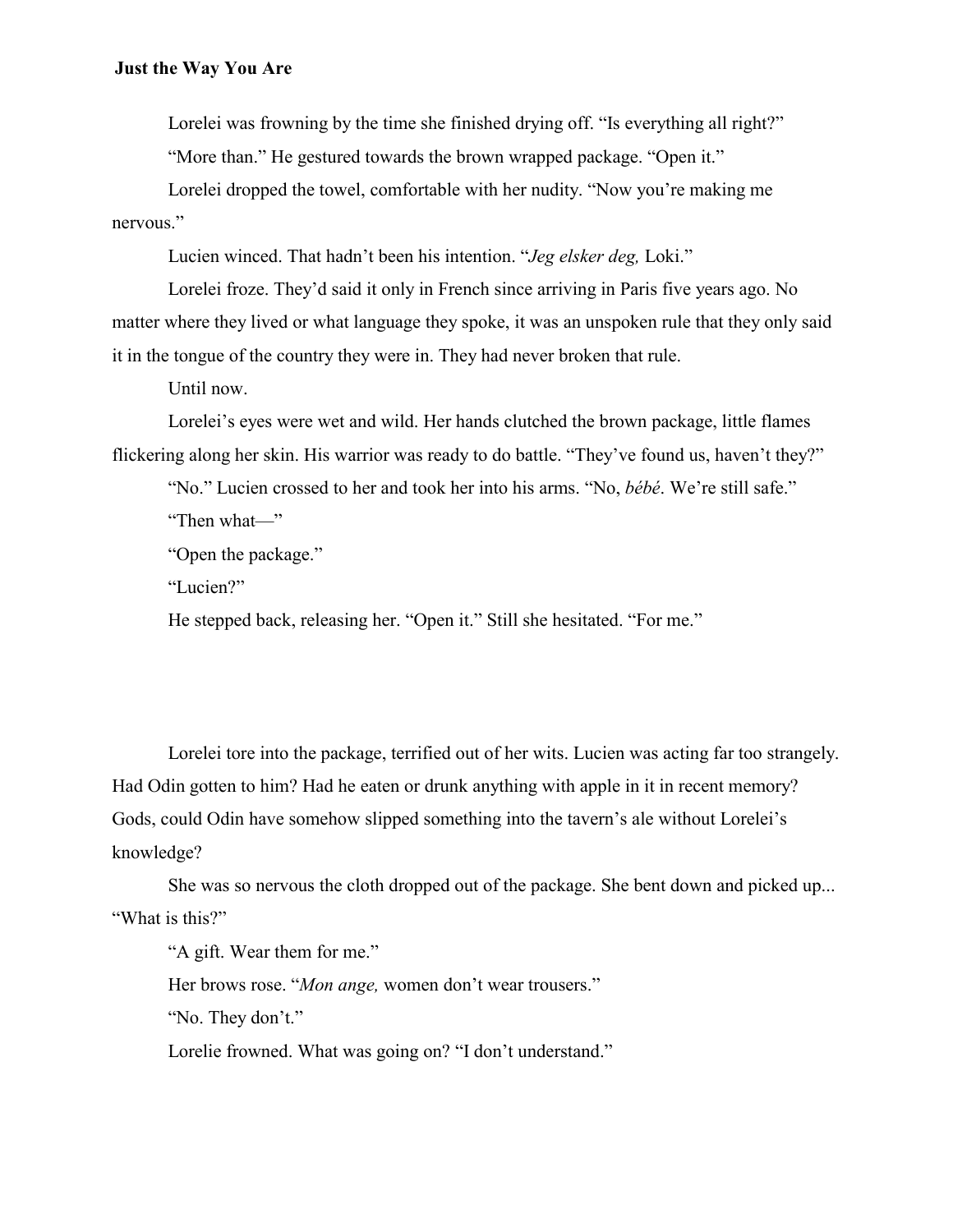Lucien took the trousers from her grasp and placed them gently on the table. "I want to see my lover."

"I'm right here." She spread her arms, her breasts moving, swaying heavily. She wasn't as busty as Lotte had been, but she was close. Lucien loved her breasts no matter what size they were.

"No. I want *Loki*."

She started. "I am Loki."

Lucien smiled, that sweet, tender expression that meant so much to her that she'd sink the sun into the sea if it meant she'd get to see it every day. "No, *bébé*. I don't want the illusion tonight. I want the truth. I want Loki."

But that meant... they wouldn't... "No."

His brows rose, that glorious smile dimming. "No?"

She shook her head, too terrified to speak. She was not giving up his touch. It was her only anchor to the world. Without it, she had nothing.

He cupped her cheek, rough skin to smooth. "Please. Trust me, *petite amie*. Do this for me."

She closed her eyes. How could she refuse? She trusted him and no one else. For him, if this was his wish, she would do it.

She allowed the transformation to take her, flowing into her true form. When Loki opened his eyes he found himself for the first time in centuries he looked down at his lover. "Happy?"

Lucien grinned. "*Oui.*"

Loki choked as Lucien took his lips in a kiss so hot it nearly burned a man who'd been born of fire.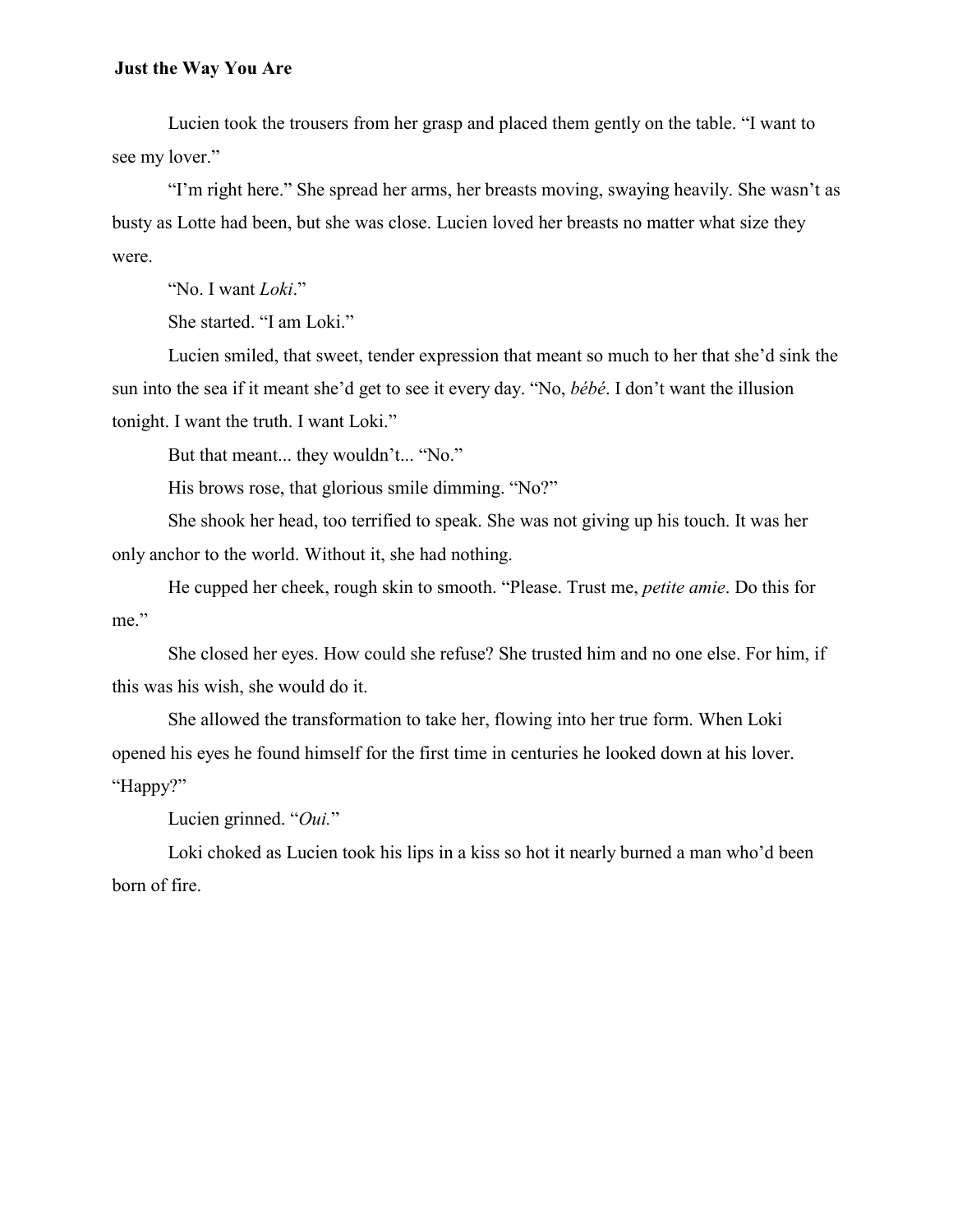Why hadn't they done this before? Kissing Loki when he was a man was nothing like kissing any of his female forms. It didn't take long for Loki to take control of the kiss. It became demanding, fiery. A hard cock rubbed against Lucien's stomach, proving that he truly had his love in his arms. Loki's tongue thrust into Lucien's mouth as if he owned him.

Which he did.

Lucien put his arms around Loki's neck, throwing himself into the kiss with abandon. When Loki cupped the back of his head, holding him in place, Lucien allowed it. If his lover needed to be a little rough to prove to himself that Lucien really wanted him this way, then Lucien would simply enjoy the ride. Loki would never intentionally hurt him.

"You truly want this, *mon ange?*"

He shivered. Being called angel in Loki's deep, husky voice was very different from Lorelei's lighter tone. The devil himself wanted him to be his angel. He grabbed hold of Loki's cock and began stroking it, loving the way Loki moaned and thrust into his grip. "What do you think?"

Loki's eyes opened, the flames in them nearly taking over. He'd roused Loki's passion, and it was up to him to quench it.

Loki started to get to his knees, but Lucien—no, Baldur, if only for tonight—stopped him. "Let me."

Loki looked startled for just a moment, then intrigued. He'd always enjoyed it when Baldur licked his quim, riding Baldur's tongue and moaning fit to shake the stars from the heavens. Baldur was looking forward to seeing how he reacted to having his cock sucked.

Baldur dropped to his knees, eager for his first taste of the real Loki. He licked the head, catching the salty-sweet drops on his tongue.

"Oh, fuck. You're really going to do this, aren't you, *mon ange?*"

Baldur looked up at him through his lashes. "*Jeg elsker deg*."

Loki brushed his hair away from his face. "I love you too. So much."

Baldur smiled and took Loki's cock in his mouth, sliding it down as far as he could take

it.

Loki shivered. "*Merde*. Do that again."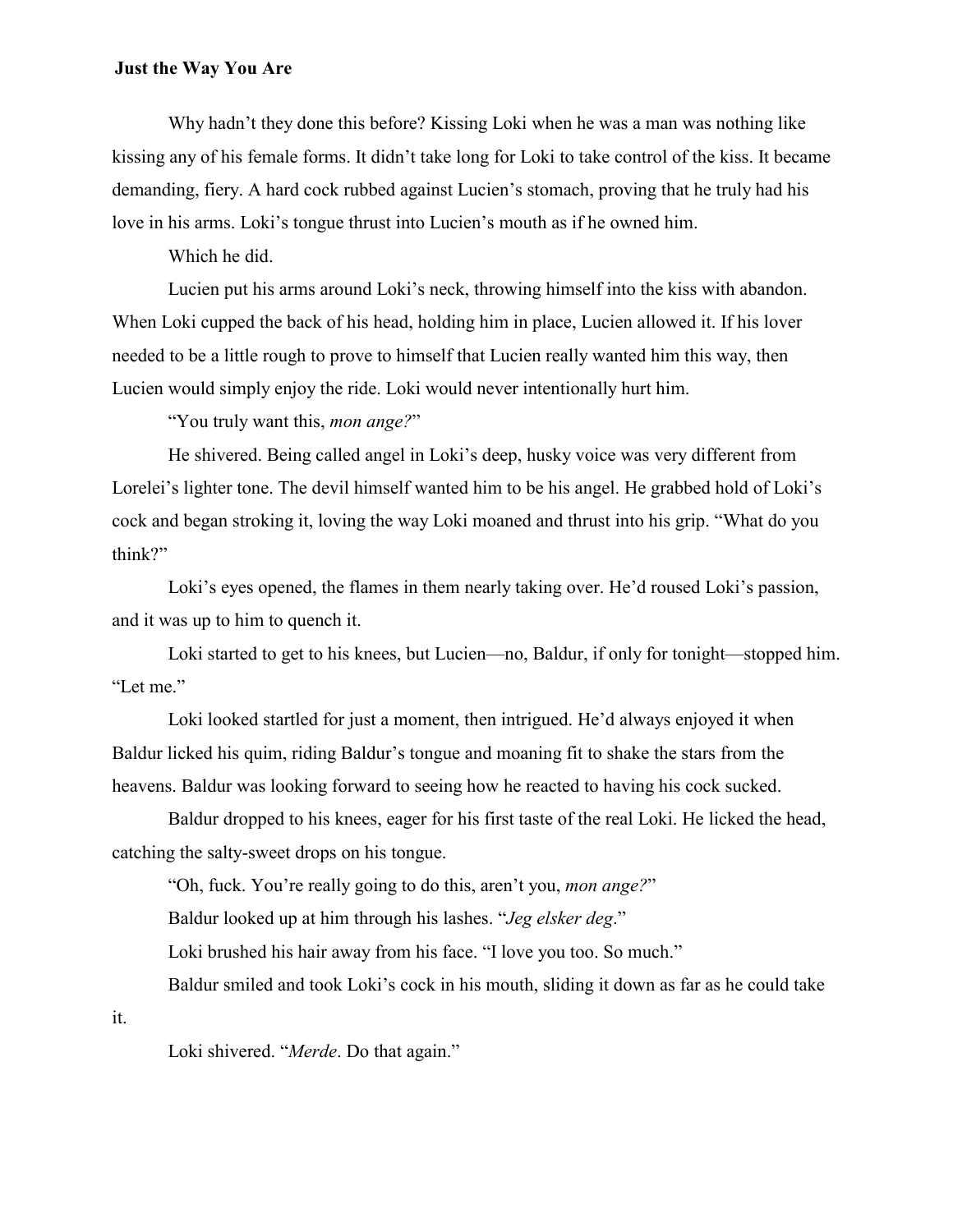He tried to remember what it was like to look down and see Loki, his soft lips wrapped around him. He wanted to see those foxy-brown eyes staring up at him through a fall of red hair. He wanted to know male lips were surrounding his cock. He still loved Loki's more feminine forms, but damn if he didn't want to know what it was like to fuck and be fucked by the man he loved.

He slid his mouth up and down Loki's cock, over and over again, keeping his teeth to himself as best he could. When they accidentally brushed against the head of Loki's cock his lover burned, little flickers of flame dancing across his skin. "Like that, *mon amor*. More. Give me more."

Loki began thrusting into his mouth, and expression of wonder and lust unlike anything Baldur had seen since the first time they made love. He wanted Loki to know he accepted him no matter what form he wore. No matter what face his lover showed him, Loki was his. He took his lover down his throat until he choked.

"Not so far, *bébé*. Don't hurt yourself."

That was his lover, always protecting him, even from himself. Baldur made sure to suck extra hard as Loki's cock popped out of his mouth. There was one sure way to make sure Loki understood exactly what he was trying to convey. "I want you to fuck me."

Loki's eyes crossed, and Baldur laughed.

"Are you serious?"

Baldur stood and began stripping off his clothes. "We need oil, *non*? For when you slide that hard cock inside me?"

Loki whimpered.

He kicked off his shoes and practically tore off his trousers and small clothes. "Think about it." He leaned forward, for once the one to drive his partner to madness. "Sliding inside me. Hammering into me." He nipped Loki's earlobe, pleased to see it was still a source of pleasure for his lover. "Taking me." He kissed the side of Loki's neck, rubbing his whiskers over the sensitive skin. "Owning me."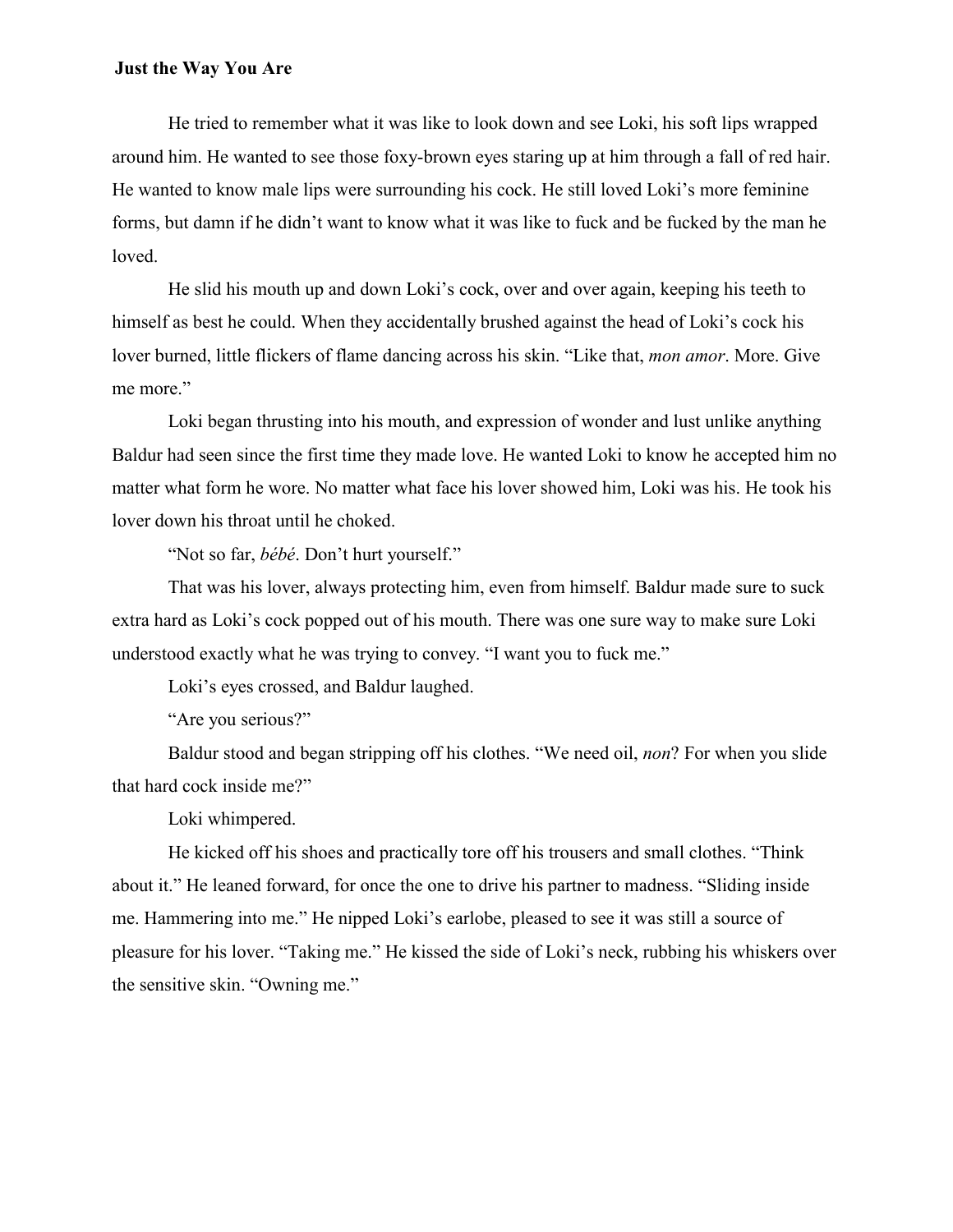Loki grabbed hold of Baldur's shoulders and pushed his lover onto the table. "You want to be owned, *mon ange?* You want me to take you, mark you, make you mine?"

Baldur nodded. "Please. Love me."

Loki closed his eyes. How could he not know? "I do. So much."

"Just the way you are." Loki opened his eyes to find Baldur's blue ones, white clouds dancing across their depths. "I don't want you to become female, or even a different male. I want *you*."

He understood. How could he not? Baldur had practically hit him over the head with it. "Get the oil."

He watched the best sight in the world, a fully aroused Baldur, grab the flask of oil. Baldur shook it gently, then poured some into his hand. "Come here."

Loki grabbed hold of Baldur's slick hand and brought it to his cock. "Rub me."

Baldur took him in a firm grip and rubbed the oil all over his cock. He didn't miss a single inch, even getting some of the oil in the curls at his balls. "Wet enough?"

Loki smirked, remembering what it was to want as a man. He grabbed hold of Baldur and yanked him close, stealing a kiss from those prefect lips. "*Bébé*. I'm going to make you feel so good."

Baldur licked his lips. "Do it."

He led Baldur to the bed and lay him down. "I want to see those eyes when you come." He rubbed some of the oil off his cock, rubbing the tip of a wet finger over Baldur's hole. "There's no turning back now."

Baldur looked up at him, wanton and serene at the same time. "Finally."

Loki snorted a laugh. There it was, that innocent, sweet expression that had him calling his love an angel. "Push out." He inserted a slick finger into Baldur's hole, watching for any sign of discomfort.

"Did you know, as the god of spring, I'm responsible for more than plants?"

Loki paused, his finger still inside his lover. "And?"

"I'm in charge of animals as well."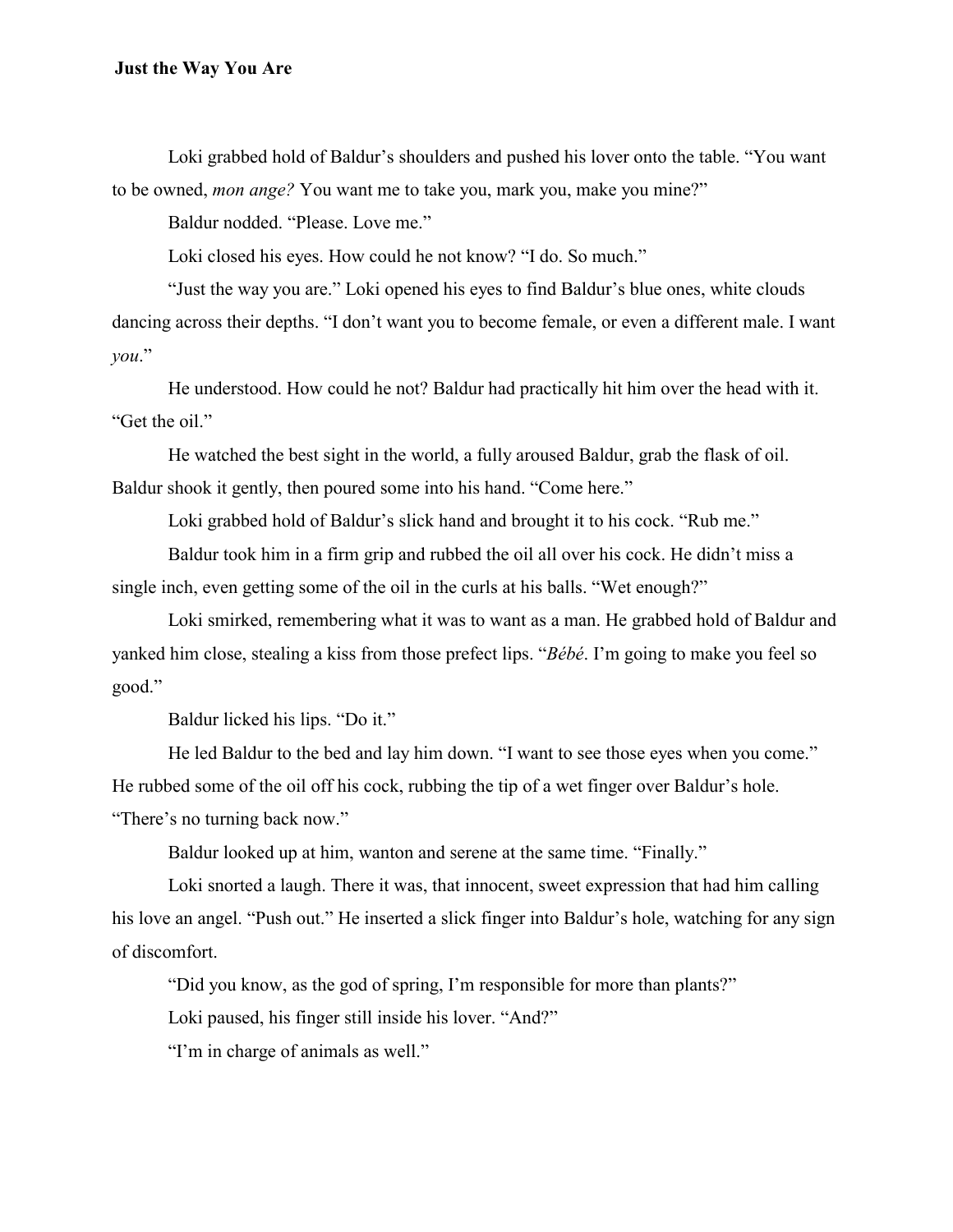Loki blinked, but decided to keep going. Sometimes Baldur went off on the strangest tangents, but in the end it made sense.

"Do you know what animals do in the spring?" Baldur spread his legs further, enticing him. "I do."

Loki shook his head. Baldur could tempt a saint, but Loki wasn't giving in. "I'm not rushing this."

"I want you inside me."

"I'm not going any faster." He'd sooner cut his own prick off than hurt Baldur.

"Fuck me, Loki." The white clouds were turning dark. Outside, thunder rattled the shutters.

"I will, when you're ready." He kissed the tip of Baldur's nose, chasing the storm clouds away. "I want you to feel this." He stroked inside his lover until he found the walnut shaped piece of flesh that made Baldur gasp and thrust upwards. "You like that?"

"Again."

The deep, resonant timber of Baldur's voice would have scared him if he hadn't known that Baldur loved him. "As you wish." He rubbed that spot again, fucking Baldur's ass with his fingers until his lover was good and loose. "Are you ready?"

Baldur's eyes were almost pure white. "Do it."

Loki added a little more oil to his cock.

Suddenly he found himself flat on his back, Baldur straddling his hips. "You're moving too slow."

He laughed as Baldur took hold of his cock and sank down on him. *So much for being in charge.*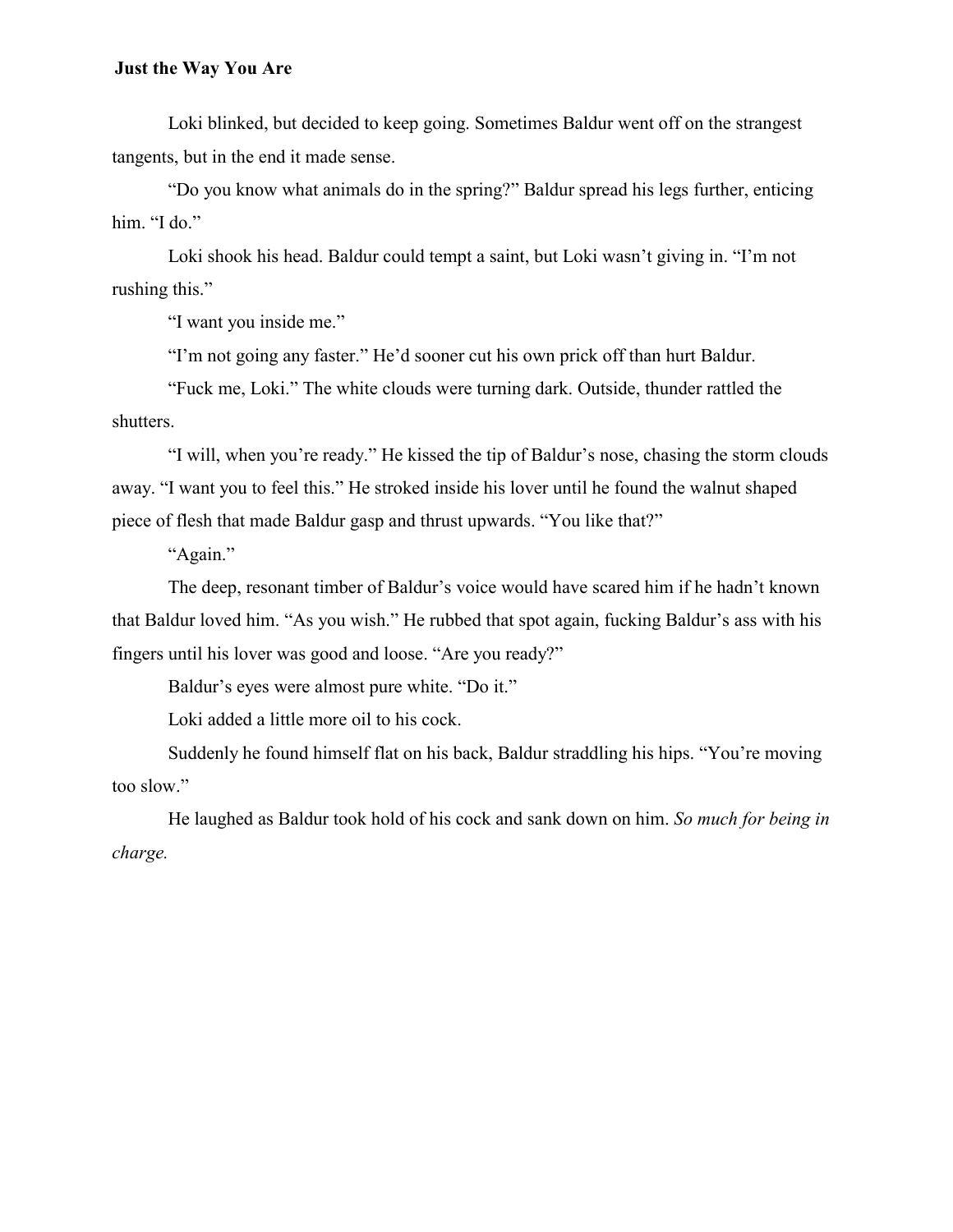#### **Chapter 3**

Gods above, it felt so good. He wish he'd tried this sooner. Baldur slid until his ass rested on Loki's thighs, the feel of his lover inside him nearly driving him wild.

"Bounce, love."

Baldur bounced.

"Higher."

He slid up until Loki nearly fell out of his body, and then went back down. He gasped as the head of Loki's cock brushed against that delicious spot inside him. "Oh. I like that."

Loki's dark chuckle was strained. "Now do that over and over again, as much as you like." Loki took hold of his hips, holding him steady. "Ride me."

Baldur rode him. He went slow, fast, high and low. He sat on Loki's thighs and swiveled his hips, barely letting go of that delicious cock. All the while Loki watched him, his gaze glued to Baldur's face, his hand lazily stroking Baldur's cock. "No pain?"

Baldur shook his head and licked his lips. The pleasure was building, sending tingles up and down his spine.

"Want to try something?"

Baldur nodded. He'd do anything so long as the pleasure didn't stop.

Loki gently pushed him away. "Hands and knees."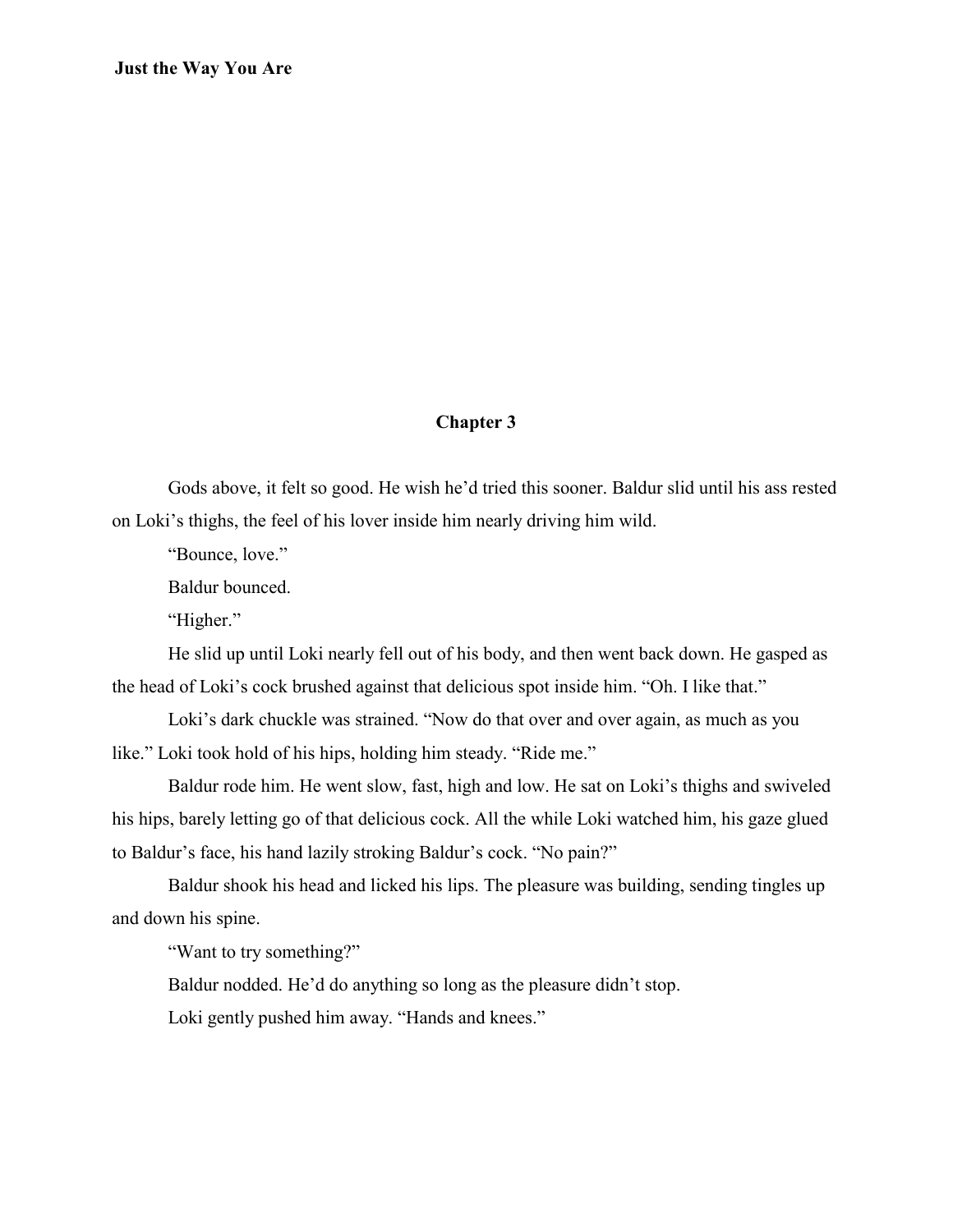Baldur got on his hands and knees, remembering how much Loki had loved it when they did it in this position. When Loki breached him, he understood why. The stretch of him, the sheer length of him, seemed greater in this position.

Loki draped himself across Baldur's back, his hands on the mattress next to Baldur's. "Hold on."

Baldur held on as Loki began to fuck him. The slap of flesh against flesh was loud, amplifying his pleasure. He'd always loved the sounds of sex, the groans, the creaks of the bed and the wet sounds of a cock moving in and out of a willing body. Loki's teeth nipped his shoulder and he gasped.

Loki began rolling his hips as he fucked him, making sure he brushed that spot in Baldur's ass over and over again. He was on the verge of coming, of spraying his seed all over the sheet. He wanted to do that, to have Loki pound the pleasure out of him. To give up control to his man.

Loki grabbed his hair, pulling his head back. He took Baldur's lips in a scorching kiss, his body still fucking into him with a ruthless determination. "Come, *bébé*. Give it to me."

Baldur could barely breathe. "So close."

"Now. Do it now. Show it to me." Loki tucked his face against the side of his neck, every thrust of his hips dragging his whiskers across Baldur's skin.

It was too much. Baldur choked out a scream as he sprayed the sheets below him, every muscle in his body clenching as the orgasm tore through him. Nothing, *nothing* had ever felt this good.

They were doing this again, and again, and again.

Logan groaned and stilled, heat pouring into Baldur's passage. He squeezed the muscles of his ass, wringing another moan from his lover. Loki gave a gasping laugh before collapsing across Baldur's back. "*Merde*."

Baldur laughed and fell straight onto the wet spot. "*Merde.*"

Loki pulled at the trousers, feeling strangely exposed. "Are you sure about this?"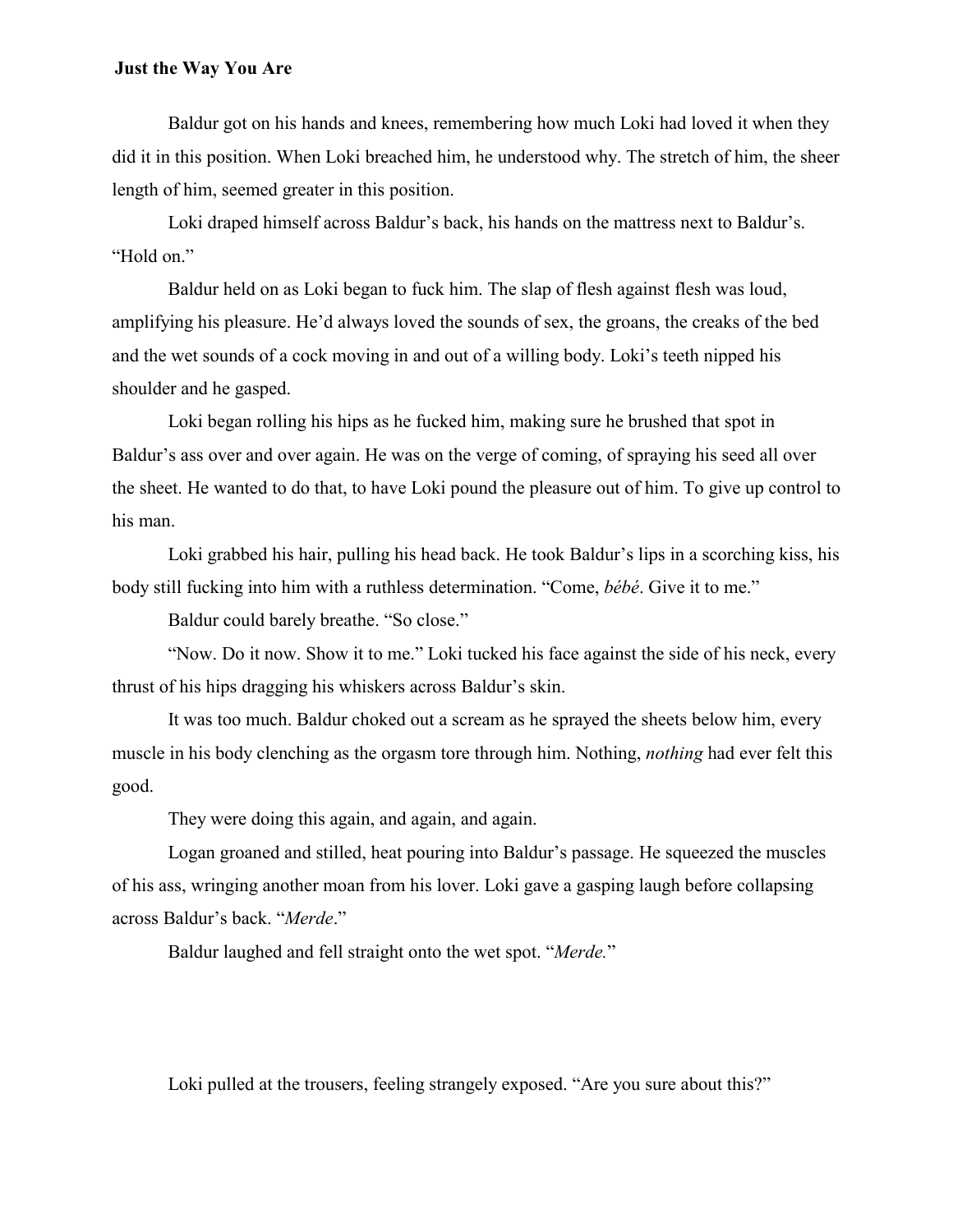Baldur grinned. He looked happier than Loki had seen him in years. "We need to pick new names."

Loki rolled his eyes. His lover hadn't even gotten out of bed yet. He lay there, all golden and tempting, while Loki quietly panicked. Would Baldur decide to never do this again? "Where are we going?"

"I was thinking somewhere warm." Baldur stretched, and Loki damn near ripped the irritating trousers off and hopped back into bed with him. If this was the only chance he'd have to make love to Baldur as a man, perhaps he *should* crawl back into bed with him.

"Mexico?"

"The Bahamas?"

"No islands." Loki scowled and put on his waistcoat. It was simple, a bottle green with no pattern, but the quality was much better than Lucien and Lorelei were used to. Merchants, then?

"We could go to London."

He shot Baldur a look. His lover was finally sitting up, scratching at his flat stomach and yawning. "I thought you said warm."

Baldur's grin widened. "That I did, oh grumpy one."

Loki rolled his eyes. How could anyone be grumpy in the face of such beauty? "We could go to America. Check out the territories, do some exploring." He waited to see what his lover thought of that idea.

"It would be easy to get to Mexico from there if we so wished it." Baldur nodded, the decision made.

Loki breathed a sigh of relief as his lover stood and finally started to dress. When he winced pulling on his smallclothes Loki rushed to his side. "Are you all right?"

Baldur straightened and gave him a sweet kiss, a forever kind of kiss. "Yes." He glared up at Loki. "We *are* doing that again."

"Yes, my love." There would be no denying either of them. He fully intended to feel Baldur's hardness in his own ass before they landed on the shores of the New World. He stole another kiss from Baldur's pouty lips. "Mm. Names." He sighed and put his head on Baldur's shoulder.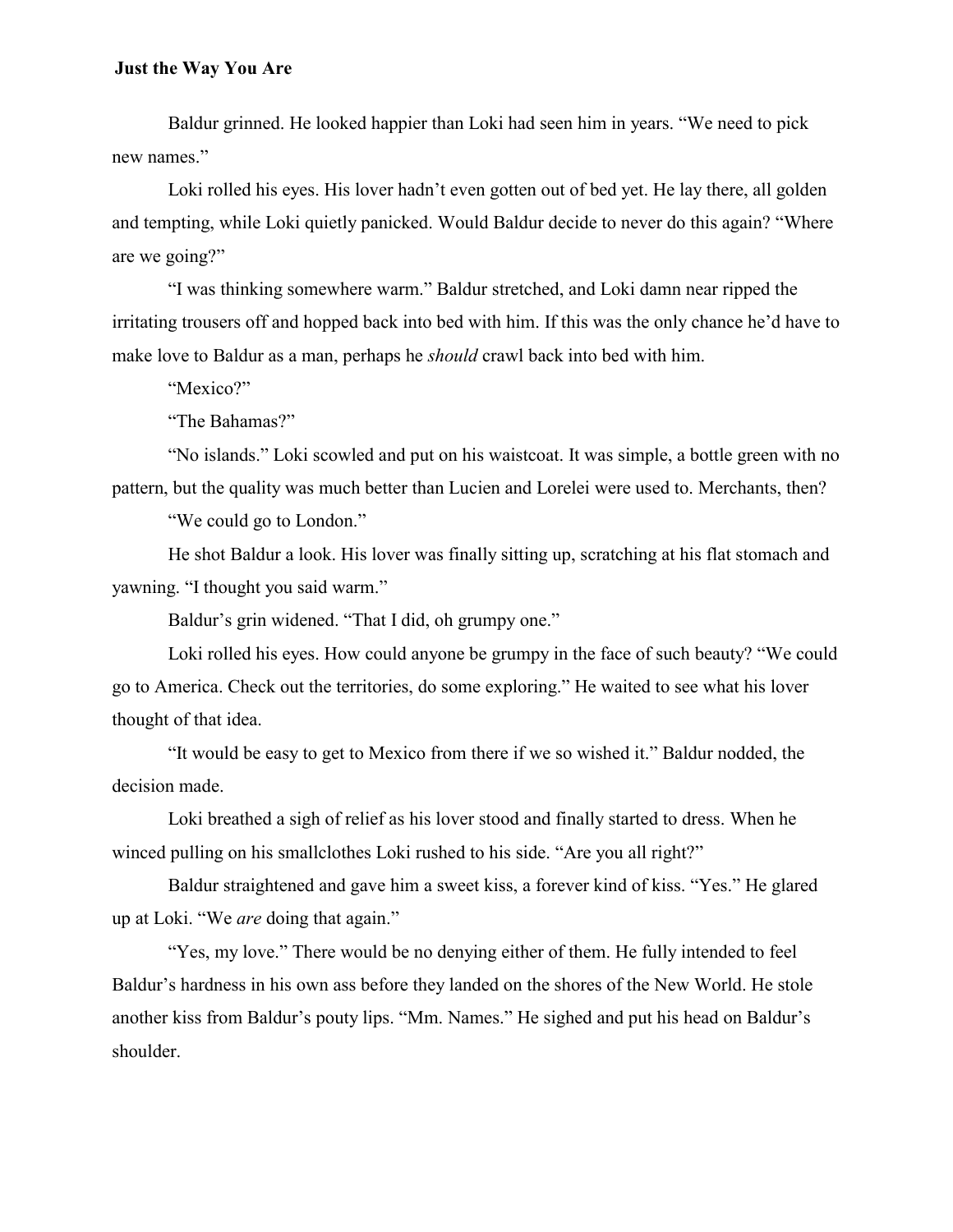Baldur stroked his hair and Loki damn near purred. He could spend eternity just like this, cradled in his lover's arms. "Don't laugh, but I've always been partial to Kiran."

Loki grinned but didn't lift his head. "You loved our time in India."

"Mm-hmm. And I think it's time I gave up my old name permanently."

This time he did lift his head. "I don't understand." Who was he if not Baldur?

"Baldur died that day, Loki. Perhaps it's time I let him go."

"And become what? King of England?"

"Nothing so fancy. Besides, I'd look terrible in that crown."

Loki snorted a laugh. "I'm still not sure I understand."

Baldur wrapped his arms around Loki, holding him close. He laid his head on Loki's shoulder and gave a content sigh. "Baldur is dead. I no longer want the name the Old Man gave me."

"So you'll reinvent yourself with a new name." Loki understood all about that.

"And you." Even through his shirt he could feel the soft kiss Baldur placed on his chest. "You, more than anyone, deserve a new name."

Loki would always be his name, but he didn't tell Baldur that. It was the name his children knew him by, a name he had to own, bad memories and all. "Do you remember what Kiran means?"

Baldur nodded. "Ray of Light."

Loki approved. His lover had always been the sunshine to his darkness. "We'll need to name me." A name chosen by his lover. It sounded perfect.

"Logan."

He tilted his head. "Why Logan?"

Baldur shrugged. "I like the sound of it."

"Logan and Kiran." He let the names roll off his tongue.

"Kiran and Logan."

Loki approved, no matter how they said it. "Should we share a last name?"

"I wish we could, but we look nothing alike, and the priests would have a fit at the thought of two men together." Baldur placed a finger across his lips. "And before you say it, I think it's time you roamed the world in your own skin, *n'est-ce pas*?"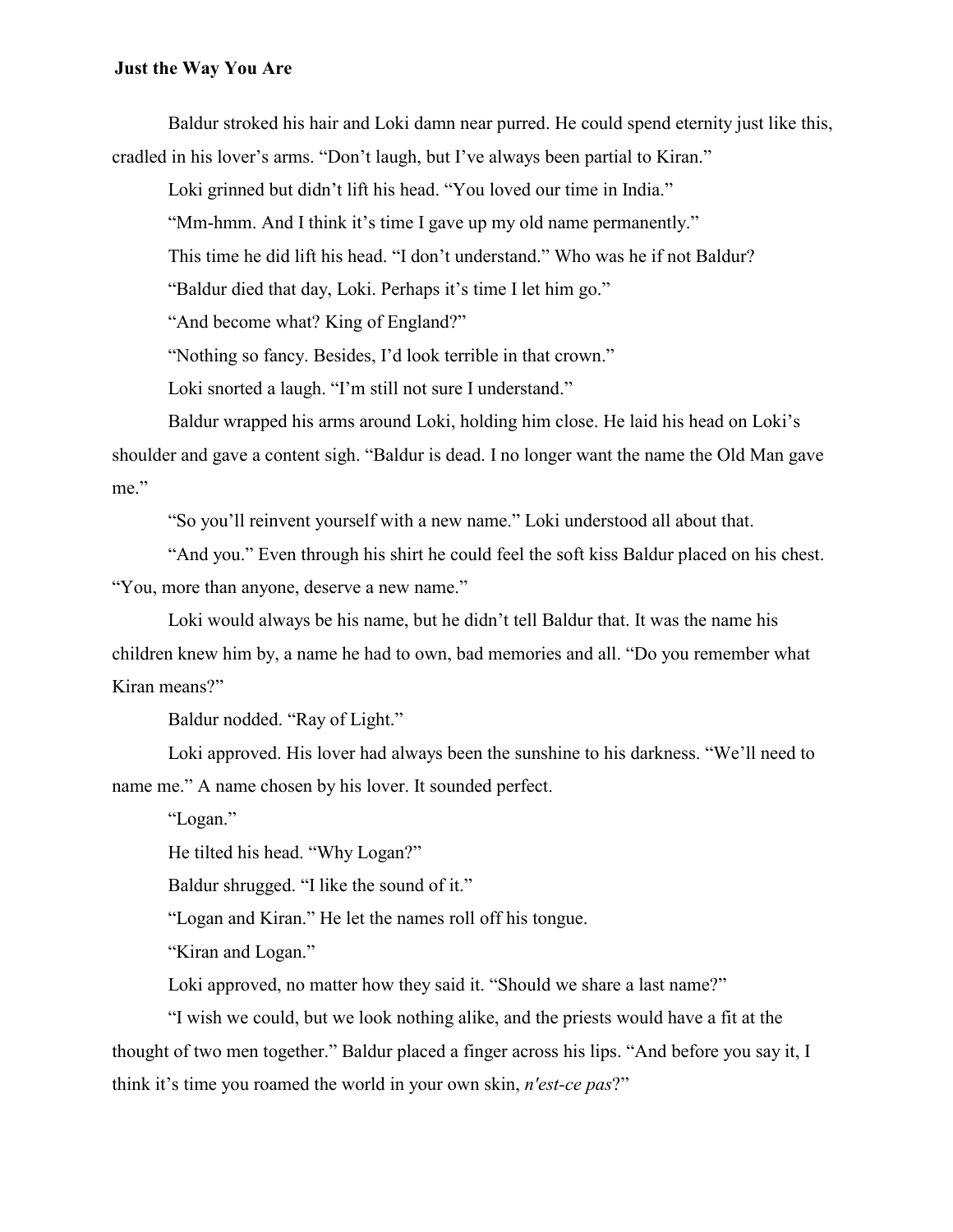"Then I like Saeter." He didn't know where the name came from, just that it felt right.

"Logan Saeter. Perfect." Baldur gave him a long, slow kiss. "I'm going with something simpler." Baldur closed his eyes, thinking. "Kiran Tate?"

"Mm. Kiran Tate and Logan Saeter."

"Maybe someday it will be Tate-Saeter."

Loki shivered. "Now *that* would be perfect."

They snuck out of the house, Logan finally looking like the man Kiran had first fallen in love with. They blended in with the crowd, just two more men making their way to the docks through the holiday crowd. They purchased the tickets for New York on the next ship out, grateful that one was leaving that very night. Still, Kiran was nervous. They were cutting it close. Too close.

The powerful presence was drawing nearer; they'd almost left it too late.

He scanned the crowd, keeping one eye on his lover and the other on any possible threat. He knew Logan did the same, that Logan would place himself in front of him if it came down to it. Logan took no chances with his safety, and becoming male had only made those instincts sharper. He constantly put himself in front of Kiran, the holiday making him more and more nervous. "They didn't coat the world in mistletoe, love."

Logan growled, and Kiran laughed.

"It's not funny."

"Yes, it is." Logan's protective streak was sweet.

Logan scowled at him and pushed him against a building close to where their ship was docked. "Wait here. I'm going to see if they'll let us board."

Kiran rolled his eyes. "Sit, Kiran. Stay. Woof."

"Pain in my ass." Logan turned to go.

"Not yet, but I'm counting on it."

The burning look Logan sent him should have set his clothes ablaze. Kiran leaned against the dirty bricks, grateful for the coat protecting his clothing. He might need to replace it when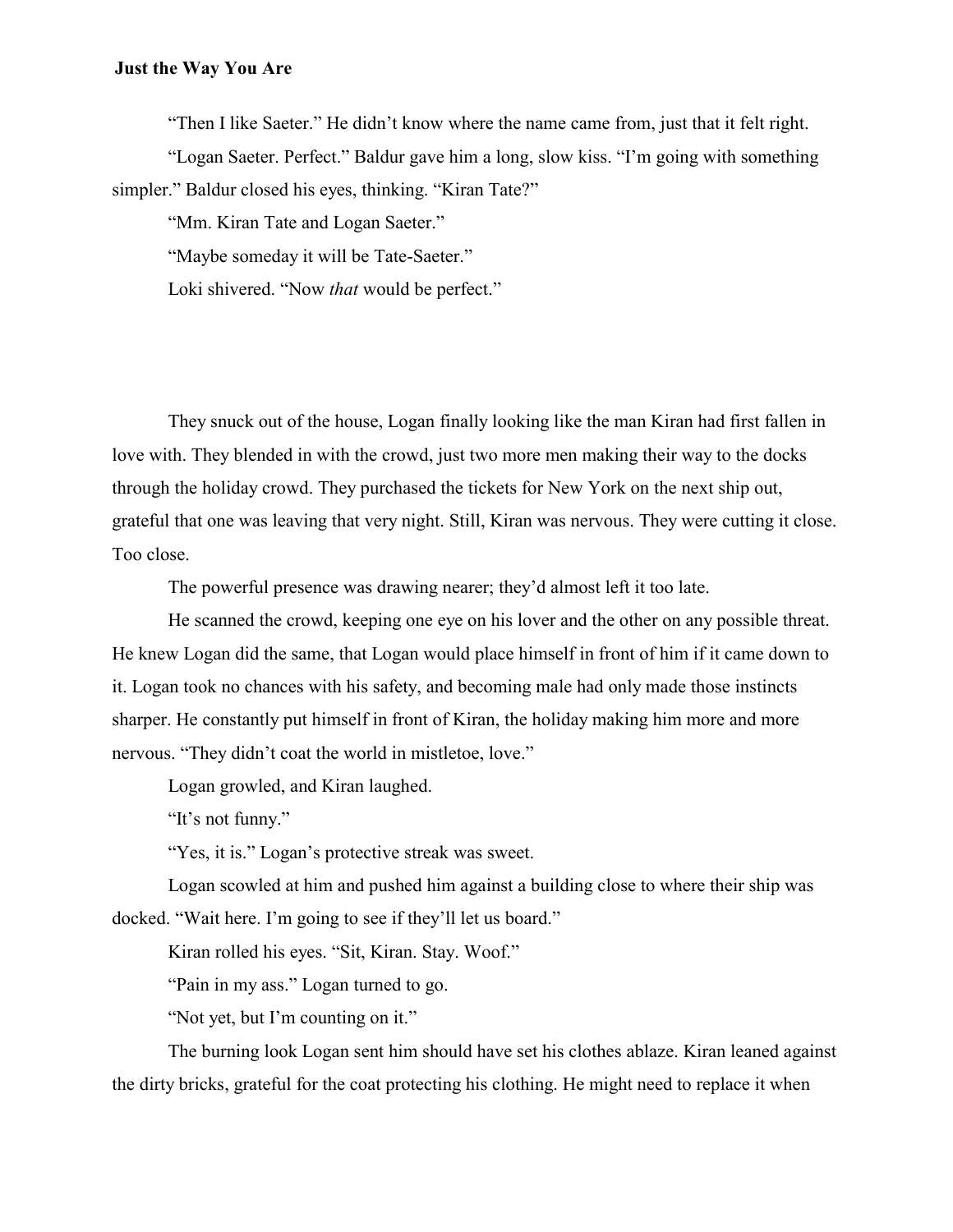they arrived in— "Shit." Kiran straightened up slowly. He'd recognize that face, those eyes, anywhere. "Heimdall."

Heimdall's silver eyes shone brilliantly even in the smoky evening air of the docks. It was too late; he'd been seen, and there was no way the Guardian could not recognize him.

He needed to get to Logan, and fast.

Heimdall smiled and nodded, tipping his hat to Kiran. He did the same to Logan, who was suddenly at his side.

"*Merde*. What does he want?"

Heimdall smirked as if he heard Logan. He looked toward the ship Kiran and Logan were supposed to take away from Paris, then turned his gaze back on them. "Merry Christmas, gentlemen."

They watched in astonishment as Heimdall turned his back on them and walked away, disappearing into the crowd.

"We can board." Logan grabbed his hand and dragged him to the ship.

"*Qu'est-ce*?" Heimdall was letting them get away?

"Don't question, just go."

He went, holding Logan's hand tightly the entire way.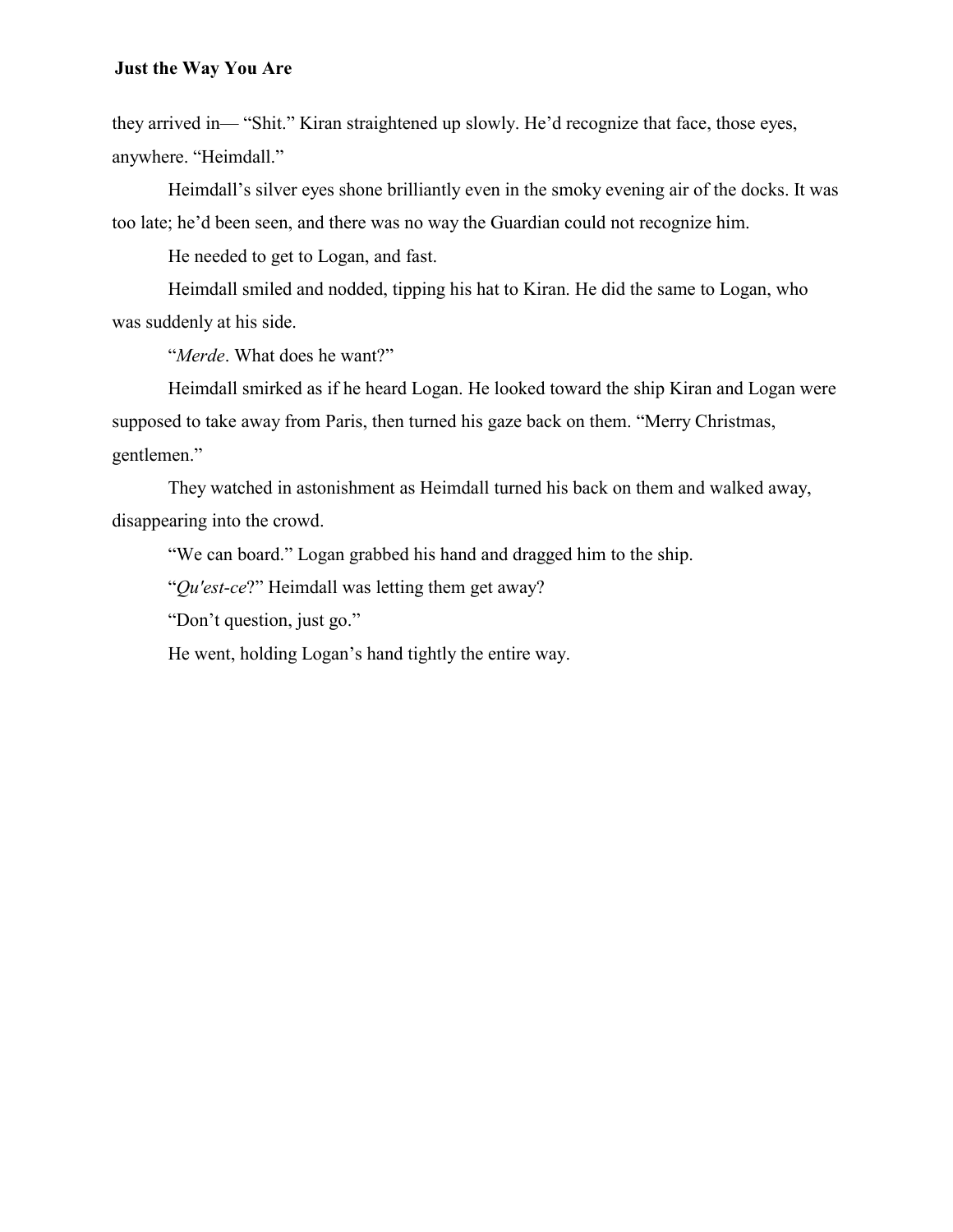#### **Epilogue**

Logan's face was beet red. Jordan's mouth was hanging open. Fenris was whimpering, and Travis was laughing. Jamie was biting her lip, trying not to join her fiancé.

"What is it with you?" Jeff threw his hands in the air. "No one wants to hear all about your sex life!"

"Oh my god." Jordan hid her face in her hands. "I swear, Kir."

"Especially not in graphic detail. I'm surprised you didn't break out the flow charts." Travis was gasping for breath. The god of justice broke down in a heap of undignified giggles.

"He could have done a PowerPoint presentation." Jamie shrugged as Travis collapsed, his head buried in her lap. "What?"

"TMI, dude. Just... TMI." Magnus, who'd shown up in the middle of the story with his twin brother Morgan, looked absolutely horrified. "No one wants to know about your shit up in his shit doing... shit."

"I know bro. It reminds me of the time when you caught them in the elevator, when Kir was fucking—" Morgan, Magnus's twin, went down under a hail of popcorn before he could finish that sentence.

"Don't remind me. My fragile psyche is still scarred." Val, who'd arrived shortly before the twins, rubbed his eyes. "There are just some things a man shouldn't see his niece doing, especially with his half-brother."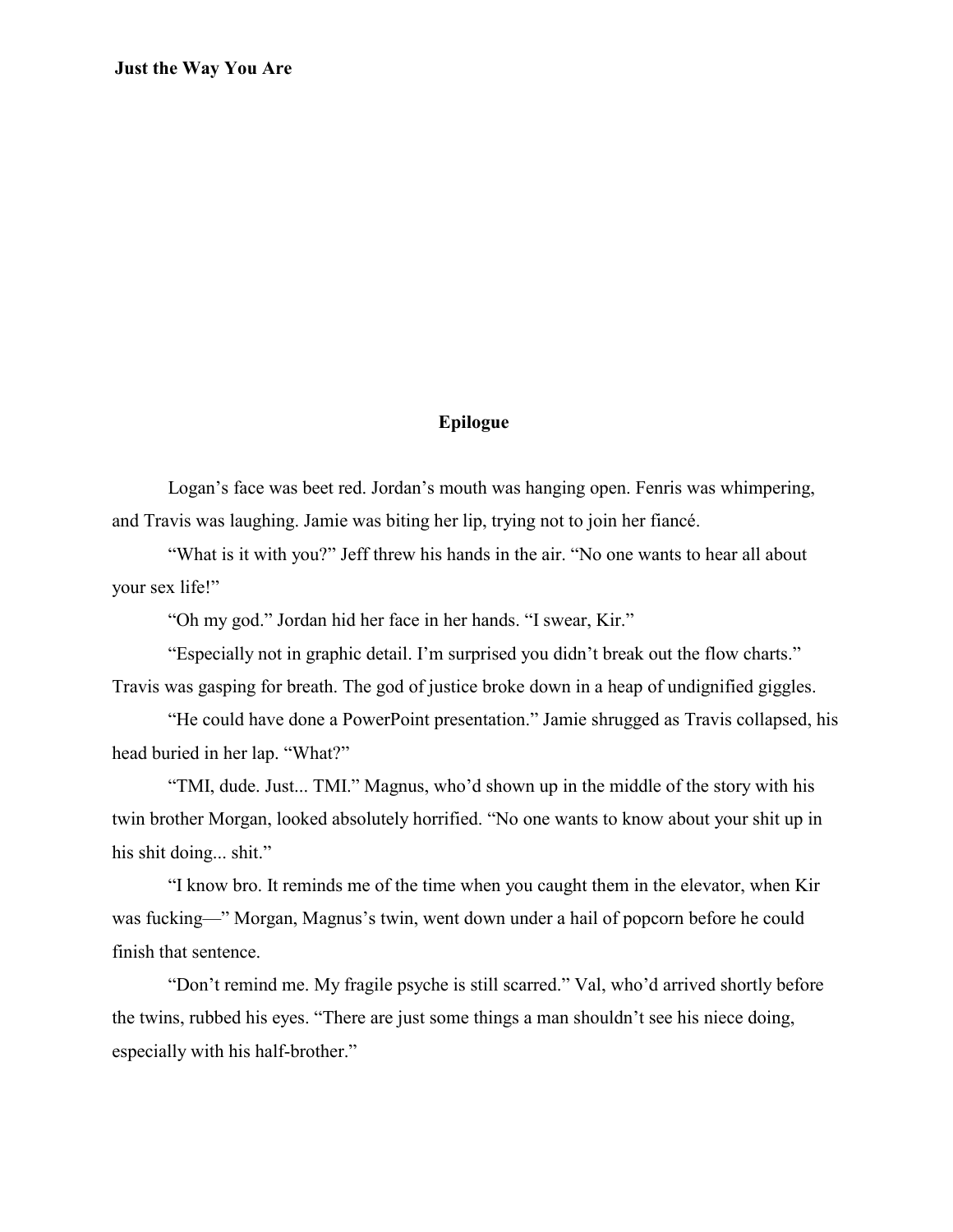Kir just smiled. That elevator ride was one of his favorite memories, and not just because of the sex. It was when he'd known for certain his family would be all right.

Logan shook his head and pulled Kir into his arms. "I love you, *mon ange*."

Kir shivered. It had been decades since Logan had called him his angel. "I love you too."

"Hey, Kir?" Jeff settled in the crook of Fenris's arm, grinning when the wolf buried his face in Jeff's curls. The poor thing was still whimpering, probably at the graphic description of his father having sex. "Just out of curiosity. If that was your second best gift to each other, what was the first?"

Jordan took hold of his and Logan's hands as they bent down and kissed her cheeks.

"Oh, man." Jeff grimaced and rolled his eyes. "They're gonna say love, it's gonna turn into a Hallmark moment with a sex highlight reel, and I'm gonna puke in the holiday M&M's."

This time it was Jeff went down under the hail of popcorn.

"I just have one question." Val pointed toward the tree. "Can someone please explain to me what the fuck is up with the pineapples?"

Kir laughed so hard that this time he really did start crying.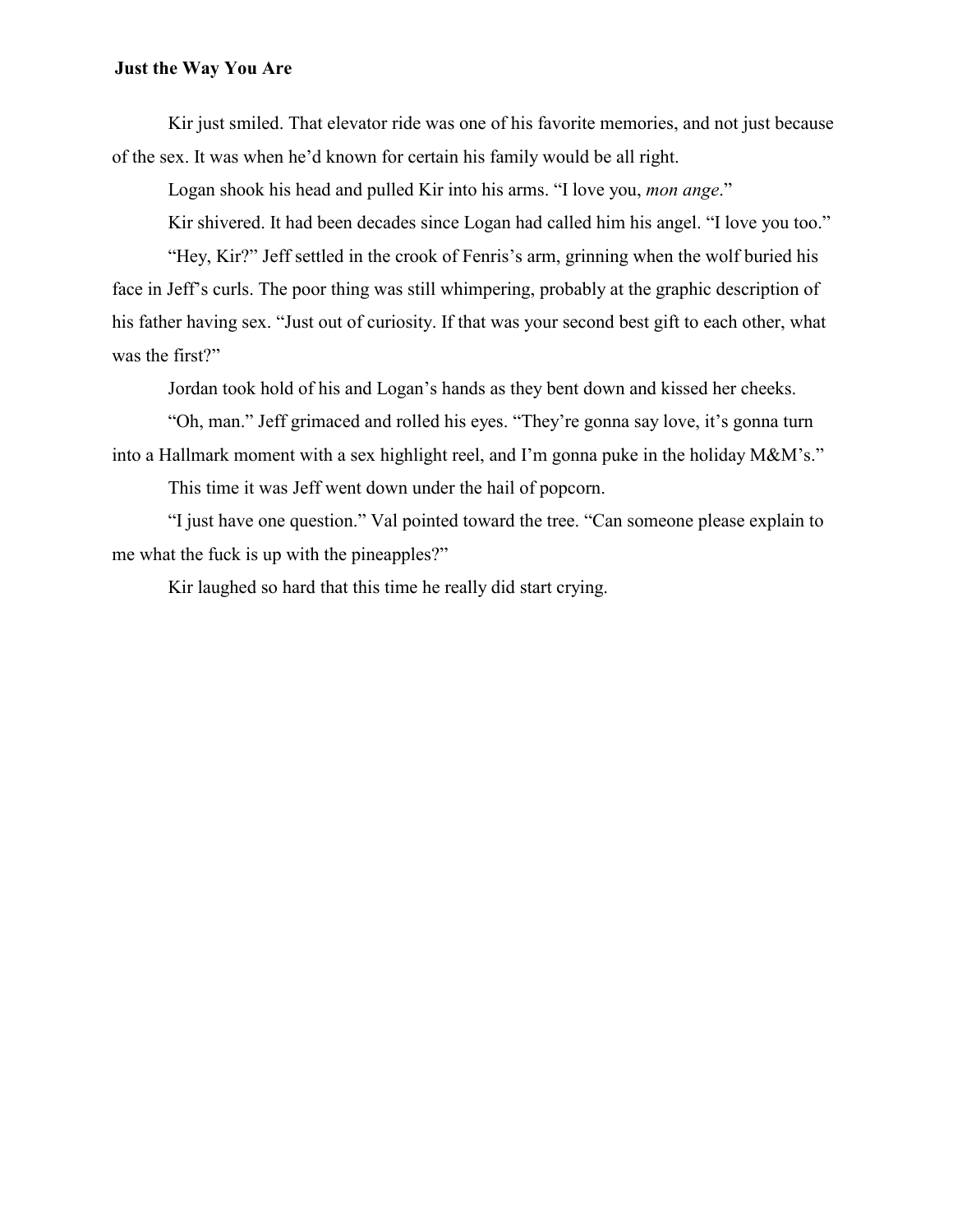## About the Author

Dana Marie Bell wrote her first short story when she was thirteen years old. She attended the High School for Creative and Performing Arts for creative writing, where freedom of expression was the order of the day. When her parents moved out of the city and placed her in a Catholic high school for her senior year, she tried desperately to get away, but the nuns held fast, and she graduated with honors despite herself.

Dana has lived primarily in the Northeast (Pennsylvania, New Jersey and Delaware, to be precise), with a brief stint on the U.S. Virgin Island of St. Croix. She lives with her soul mate and husband Dusty, their two maniacal children, an evil, ice-cream stealing cat and a bull terrier that thinks it's a Pekinese.

You can learn more about Dana at www.danamariebell.com or contact her at danamariebell@gmail.com.